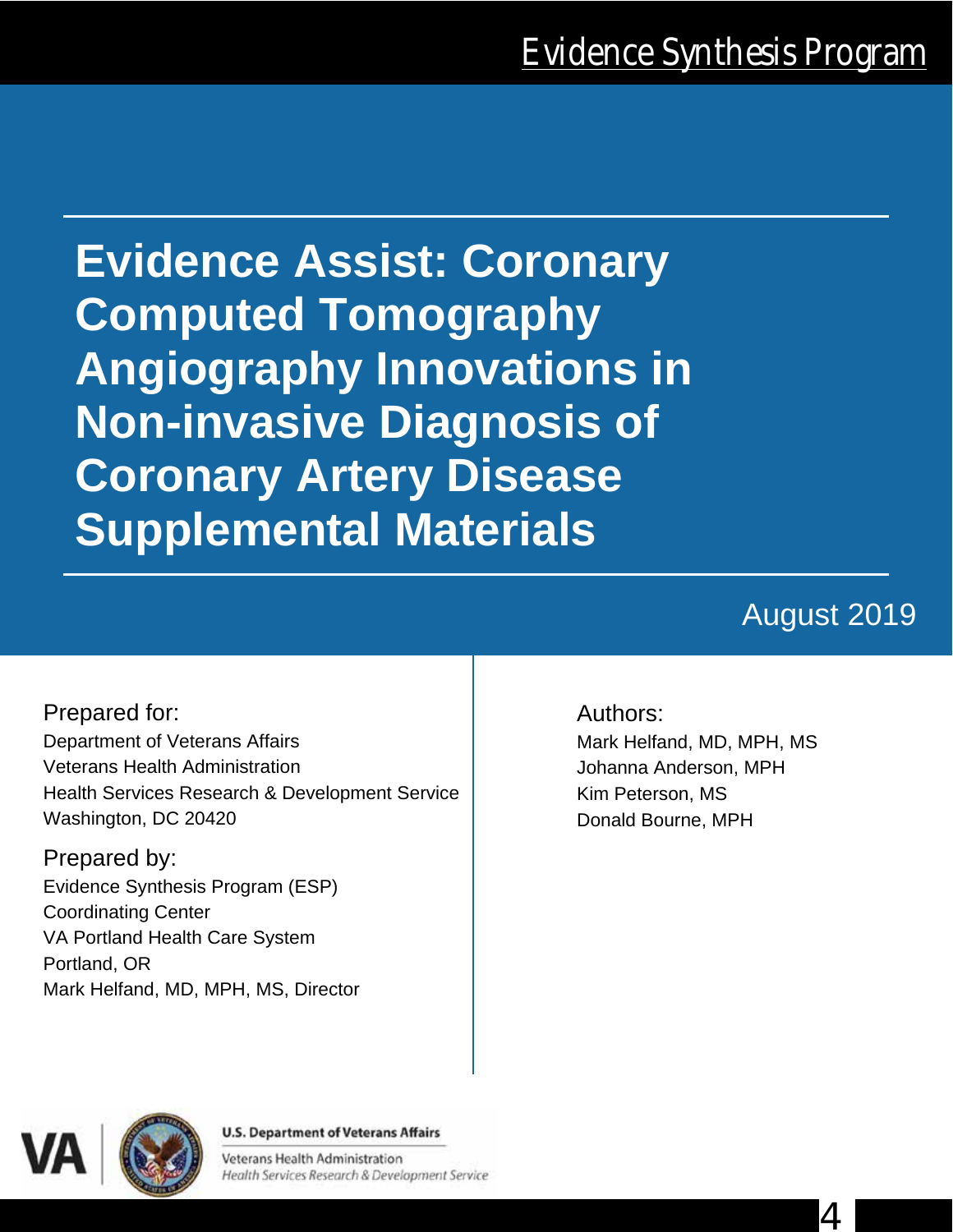**KK** 

## **TABLE OF CONTENTS**

| Data Abstraction of Primary Studies Evaluating Diagnostic Accuracy 13 |  |
|-----------------------------------------------------------------------|--|
|                                                                       |  |
|                                                                       |  |
|                                                                       |  |
|                                                                       |  |
|                                                                       |  |
|                                                                       |  |
|                                                                       |  |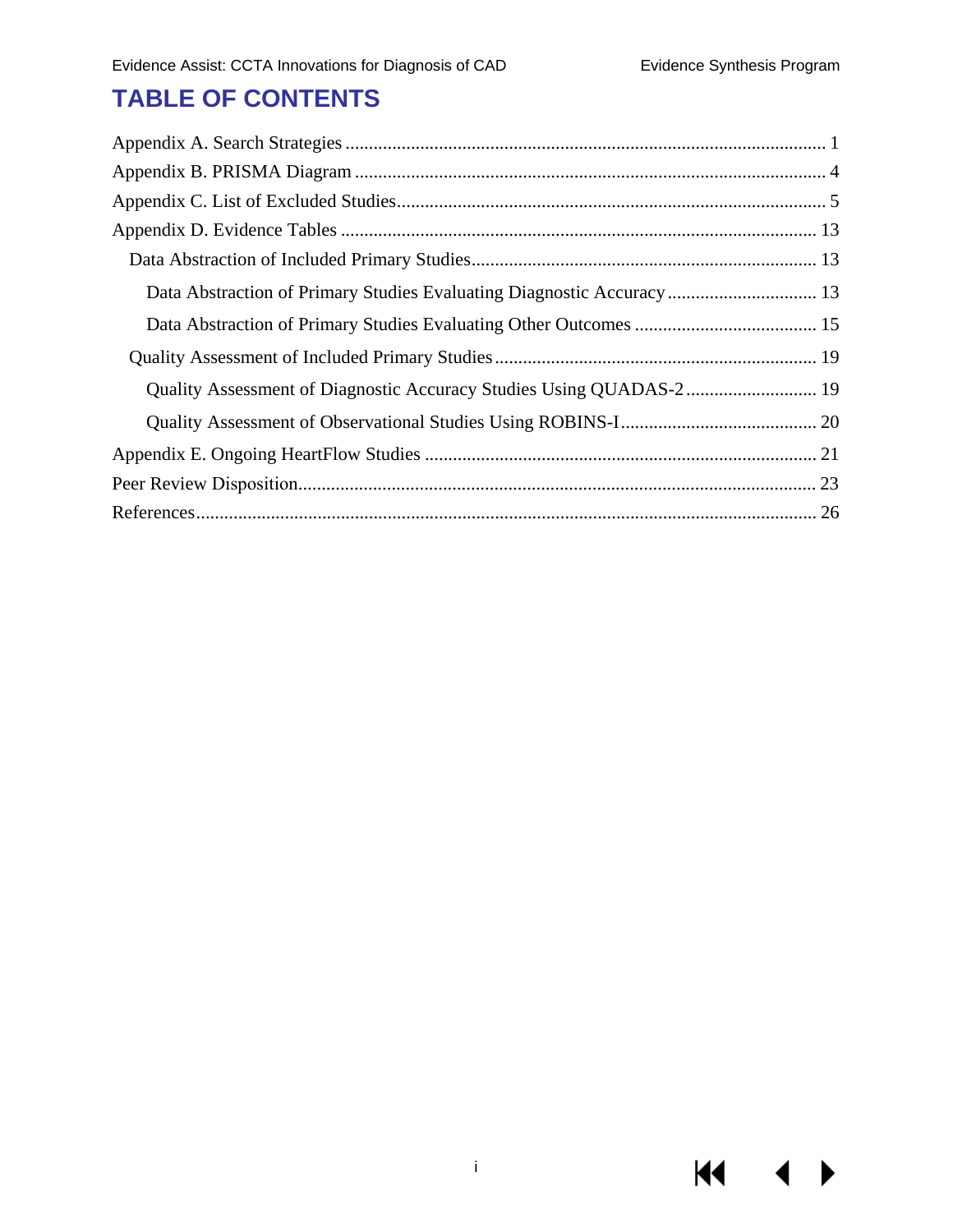## <span id="page-2-0"></span>**APPENDIX A. SEARCH STRATEGIES**

| 1. Search for current systematic reviews (limited to 2017 forward)<br>Date Searched: 2/7/19 |                                                                                                                                                                                                                                                                                                                                                                                                                                                                                                                                                                             |  |  |
|---------------------------------------------------------------------------------------------|-----------------------------------------------------------------------------------------------------------------------------------------------------------------------------------------------------------------------------------------------------------------------------------------------------------------------------------------------------------------------------------------------------------------------------------------------------------------------------------------------------------------------------------------------------------------------------|--|--|
| Sources:                                                                                    | <b>Strategy:</b>                                                                                                                                                                                                                                                                                                                                                                                                                                                                                                                                                            |  |  |
| <b>AHRQ</b>                                                                                 | Search: heartflow; FFFRct; fractional flow reserve; non-invasive CAD imaging;<br>Coronary Computed Tomography Angiography; coronary CT angiography; CCTA                                                                                                                                                                                                                                                                                                                                                                                                                    |  |  |
| <b>CADTH</b>                                                                                | Search: heartflow; FFFRct; fractional flow reserve; non-invasive CAD imaging;<br>Coronary Computed Tomography Angiography; coronary CT angiography; CCTA                                                                                                                                                                                                                                                                                                                                                                                                                    |  |  |
| <b>NICE</b><br>(NHS Evidence)                                                               | Search: heartflow; FFFRct; fractional flow reserve; Coronary Computed<br>Tomography Angiography; coronary CT angiography; CCTA                                                                                                                                                                                                                                                                                                                                                                                                                                              |  |  |
| <b>ECRI Institute</b>                                                                       | Search: heartflow; FFFRct; fractional flow reserve; Coronary Computed<br>Tomography Angiography; coronary CT angiography; CCTA                                                                                                                                                                                                                                                                                                                                                                                                                                              |  |  |
| HTA:<br><b>Health Technology</b><br>Assessments                                             | Database: EBM Reviews - Health Technology Assessment <4th Quarter 2016><br>Search Strategy:                                                                                                                                                                                                                                                                                                                                                                                                                                                                                 |  |  |
|                                                                                             | (HeartFlow or FFFRct or CT-FFR or CT-based FFR or FFR CT or noninvasive<br>1<br>FFR or noninvasive fractional flow reserve or non-invasive FFR or non-invasive<br>fractional flow reserve).mp. (0)<br>exp Fractional Flow Reserve, Myocardial/ or (Fractional Flow Reserve or<br>2<br>FFR).mp. (7)<br>exp Computed Tomography Angiography/ (0)<br>3<br>(Computed Tomography Angiogra* or CCTA or coronary CT angiogra* or CT<br>4<br>coronary angiogra*).mp. (14)<br>5<br>$or/3-4(14)$<br>6<br>2 and $5(0)$<br>$\overline{7}$<br>1 or $6(0)$<br>*************************** |  |  |
| VA Products:                                                                                | A. http://www.hsrd.research.va.gov/research/default.cfm                                                                                                                                                                                                                                                                                                                                                                                                                                                                                                                     |  |  |
| VATAP, PBM,                                                                                 | B. http://www.research.va.gov/research_topics/                                                                                                                                                                                                                                                                                                                                                                                                                                                                                                                              |  |  |
| HSR&D                                                                                       | C. http://art.puget-sound.med.va.gov/default.cfm                                                                                                                                                                                                                                                                                                                                                                                                                                                                                                                            |  |  |
| publications, VA                                                                            | D. https://www.hsrd.research.va.gov/publications/esp/                                                                                                                                                                                                                                                                                                                                                                                                                                                                                                                       |  |  |
| <b>ART Database</b>                                                                         | Search: heartflow; FFFRct; fractional flow reserve; Coronary Computed                                                                                                                                                                                                                                                                                                                                                                                                                                                                                                       |  |  |
|                                                                                             | Tomography Angiography; coronary CT angiography; CCTA                                                                                                                                                                                                                                                                                                                                                                                                                                                                                                                       |  |  |
| Cochrane<br>Database of<br>Systematic<br><b>Reviews</b>                                     | Database: EBM Reviews - Cochrane Database of Systematic Reviews < 2005 to<br>February 6, 2019><br>Search Strategy:                                                                                                                                                                                                                                                                                                                                                                                                                                                          |  |  |
|                                                                                             | (HeartFlow or FFFRct or CT-FFR or CT-based FFR or FFR CT or noninvasive<br>1<br>FFR or noninvasive fractional flow reserve or non-invasive FFR or non-invasive<br>fractional flow reserve).mp. (0)<br>exp Fractional Flow Reserve, Myocardial/ or (Fractional Flow Reserve or<br>2<br>FFR).mp. (1)<br>[exp Computed Tomography Angiography/] (0)<br>3<br>(Computed Tomography Angiogra* or CCTA or coronary CT angiogra* or CT<br>4<br>coronary angiogra*).mp. (15)<br>$or/3-4(15)$<br>5<br>6<br>2 and $5(0)$                                                               |  |  |

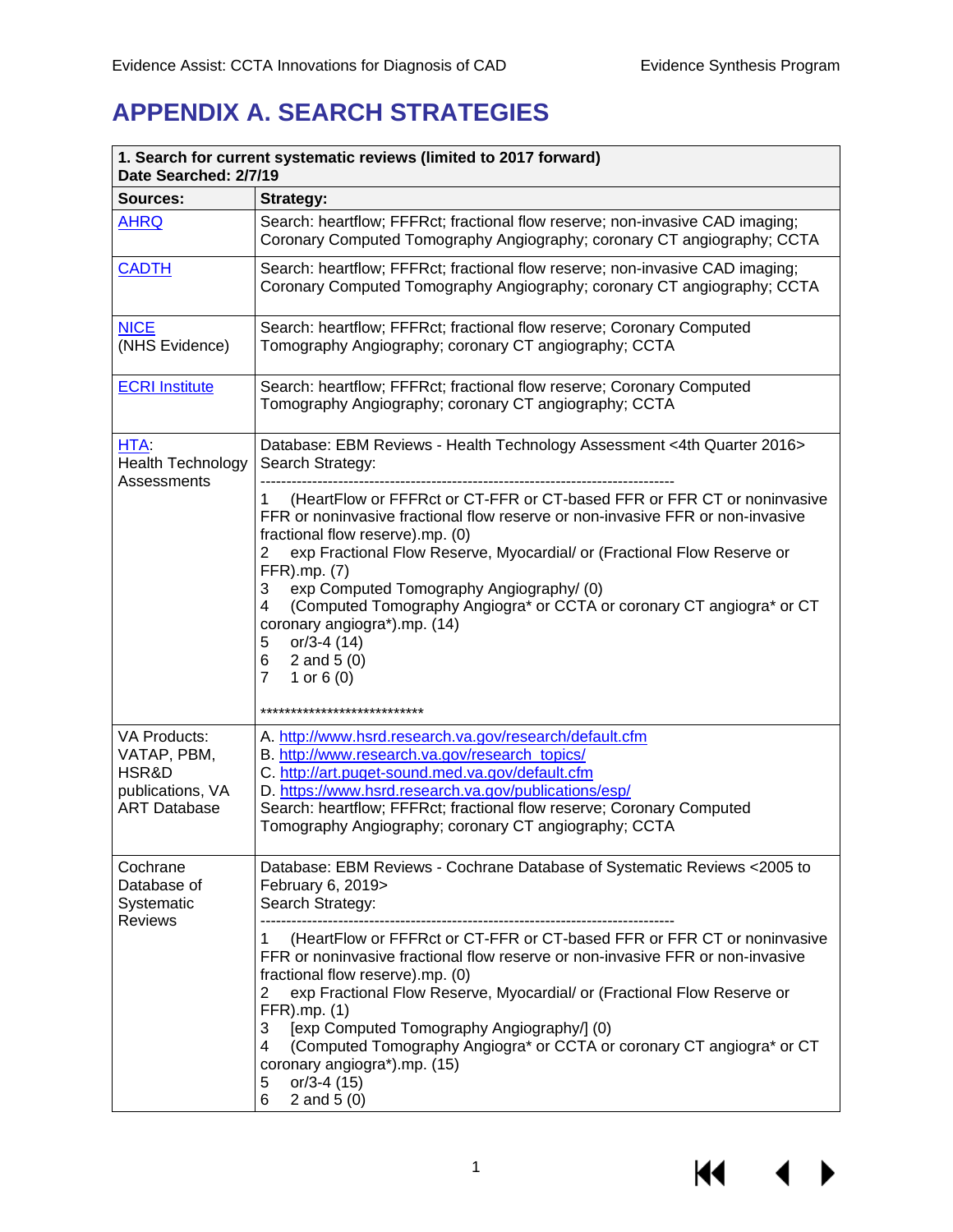| 1 or $6(0)$                 |
|-----------------------------|
| *************************** |

| 2. Systematic reviews currently under development (forthcoming reviews & protocols)<br>Date Searched: 2/7/19 |                                                                                                                                                                                                                                                               |  |
|--------------------------------------------------------------------------------------------------------------|---------------------------------------------------------------------------------------------------------------------------------------------------------------------------------------------------------------------------------------------------------------|--|
| Sources:                                                                                                     | Strategy:                                                                                                                                                                                                                                                     |  |
| <b>PROSPERO</b><br>(SR registry)                                                                             | Search: heartflow; FFFRct; fractional flow reserve; non-invasive CAD imaging;<br>Coronary Computed Tomography Angiography; coronary CT angiography; CCTA<br><b>Relevant Results:</b><br>https://www.crd.york.ac.uk/PROSPERO/display_record.php?RecordID=96660 |  |
| <b>DoPHER</b><br>(SR Protocols)                                                                              | Search: heartflow; FFFRct; fractional flow reserve; non-invasive CAD imaging;<br>Coronary Computed Tomography Angiography; coronary CT angiography; CCTA                                                                                                      |  |

| 3. Current Guidelines<br>Date Searched: 1/17/19                |                                                                                                                                                          |  |
|----------------------------------------------------------------|----------------------------------------------------------------------------------------------------------------------------------------------------------|--|
| Sources:                                                       | Strategy:                                                                                                                                                |  |
| <b>VA/DoD Clinical</b><br><b>Practice</b><br><b>Guidelines</b> | <b>NA</b>                                                                                                                                                |  |
| <b>Guideline Central</b>                                       | Search: heartflow; FFFRct; fractional flow reserve; non-invasive CAD imaging;<br>Coronary Computed Tomography Angiography; coronary CT angiography; CCTA |  |
| <b>The American</b><br>College of<br>Cardiology                | Search: heartflow; FFFRct; fractional flow reserve; non-invasive CAD imaging;<br>Coronary Computed Tomography Angiography; coronary CT angiography; CCTA |  |

| 4. Current primary literature (limited to 2017 forward)<br>Date Searched: 2/7/19 |                                                                                                                                                                                                                                                                                                                                                                                                                                                                                                                                                                                                                                                       |  |  |
|----------------------------------------------------------------------------------|-------------------------------------------------------------------------------------------------------------------------------------------------------------------------------------------------------------------------------------------------------------------------------------------------------------------------------------------------------------------------------------------------------------------------------------------------------------------------------------------------------------------------------------------------------------------------------------------------------------------------------------------------------|--|--|
| Sources:                                                                         | Strategy:                                                                                                                                                                                                                                                                                                                                                                                                                                                                                                                                                                                                                                             |  |  |
| <b>MEDLINE</b>                                                                   | Search:                                                                                                                                                                                                                                                                                                                                                                                                                                                                                                                                                                                                                                               |  |  |
|                                                                                  | Relevant Results: Database: Ovid MEDLINE(R) and Epub Ahead of Print, In-<br>Process & Other Non-Indexed Citations, Daily and Versions(R) <1946 to February<br>06, 2019><br>Search Strategy:                                                                                                                                                                                                                                                                                                                                                                                                                                                           |  |  |
|                                                                                  | (HeartFlow or FFFRct or CT-FFR or CT-based FFR or FFR CT or noninvasive<br>FFR or noninvasive fractional flow reserve or non-invasive FFR or non-invasive<br>fractional flow reserve).mp. (140)<br>exp Fractional Flow Reserve, Myocardial/ or (Fractional Flow Reserve or<br>$\mathbf{2}^{\prime}$<br>FFR).mp. (3728)<br>3<br>exp Computed Tomography Angiography/ (6063)<br>(Computed Tomography Angiogra* or CCTA or coronary CT angiogra* or CT<br>4<br>coronary angiogra*).mp. (14309)<br>or/3-4 (14309)<br>5<br>2 and 5 (397)<br>6<br>7<br>1 or $6(431)$<br>8<br>limit 7 to yr="2017 - Current" (215)<br>9<br>limit 8 to english language (210) |  |  |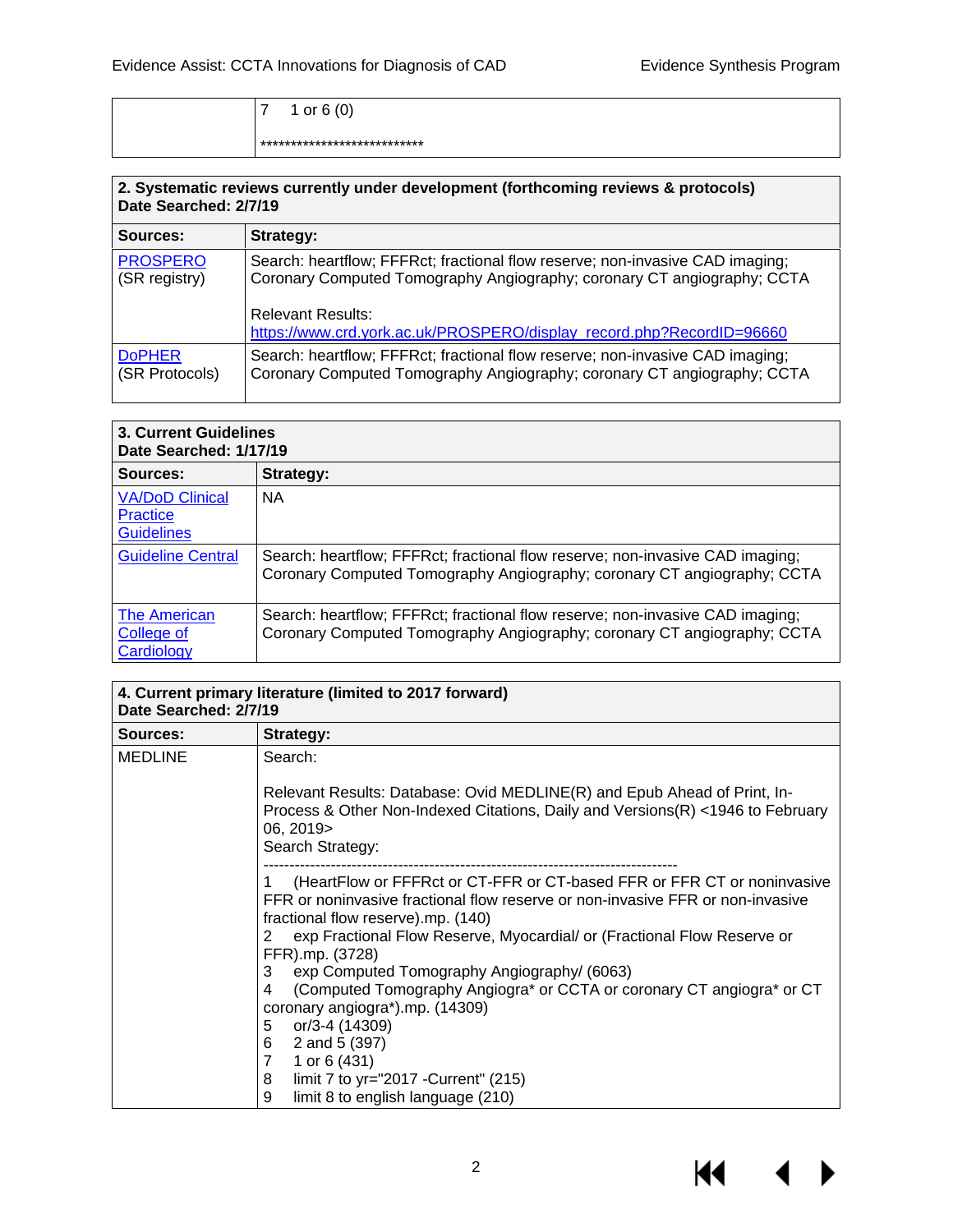|               | ***************************                                                                                                                                                                                                                                                                                                                                                                                                                                                                                                                                                                                                                                       |
|---------------|-------------------------------------------------------------------------------------------------------------------------------------------------------------------------------------------------------------------------------------------------------------------------------------------------------------------------------------------------------------------------------------------------------------------------------------------------------------------------------------------------------------------------------------------------------------------------------------------------------------------------------------------------------------------|
| <b>CCRCT</b>  | Database: EBM Reviews - Cochrane Central Register of Controlled Trials<br><december 2018=""><br/>Search Strategy:</december>                                                                                                                                                                                                                                                                                                                                                                                                                                                                                                                                      |
|               | (HeartFlow or FFFRct or CT-FFR or CT-based FFR or FFR CT or noninvasive<br>FFR or noninvasive fractional flow reserve or non-invasive FFR or non-invasive<br>fractional flow reserve).mp. (19)<br>exp Fractional Flow Reserve, Myocardial/ or (Fractional Flow Reserve or<br>2<br>FFR).mp. (427)<br>3<br>exp Computed Tomography Angiography/(0)<br>(Computed Tomography Angiogra* or CCTA or coronary CT angiogra* or CT<br>4<br>coronary angiogra*).mp. (885)<br>5<br>or/3-4 (885)<br>2 and 5 (40)<br>6<br>$\overline{7}$<br>1 or $6(47)$<br>8<br>limit 7 to $yr="2017 - Current" (19)$<br>9<br>limit 8 to english language (18)<br>*************************** |
| Heartflow.com | <b>NA</b>                                                                                                                                                                                                                                                                                                                                                                                                                                                                                                                                                                                                                                                         |

| 5. Primary literature currently under development (forthcoming studies & protocols)<br>Date Searched: 2/7/19 |                           |  |  |
|--------------------------------------------------------------------------------------------------------------|---------------------------|--|--|
| Sources:                                                                                                     | Strategy:                 |  |  |
| <b>Clinicaltrials.gov</b>                                                                                    | Search: heartflow; FFFRct |  |  |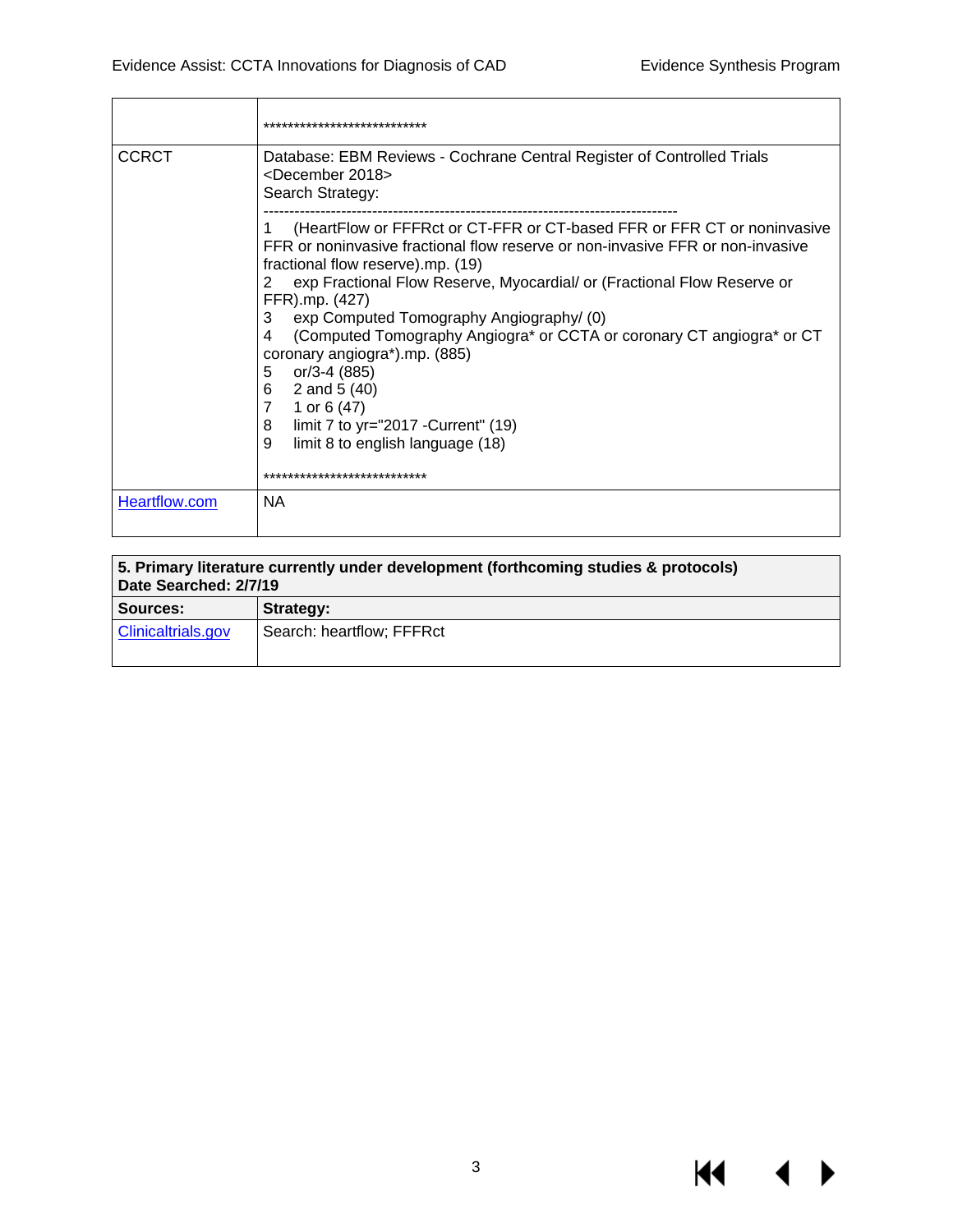### <span id="page-5-0"></span>**APPENDIX B. PRISMA DIAGRAM**

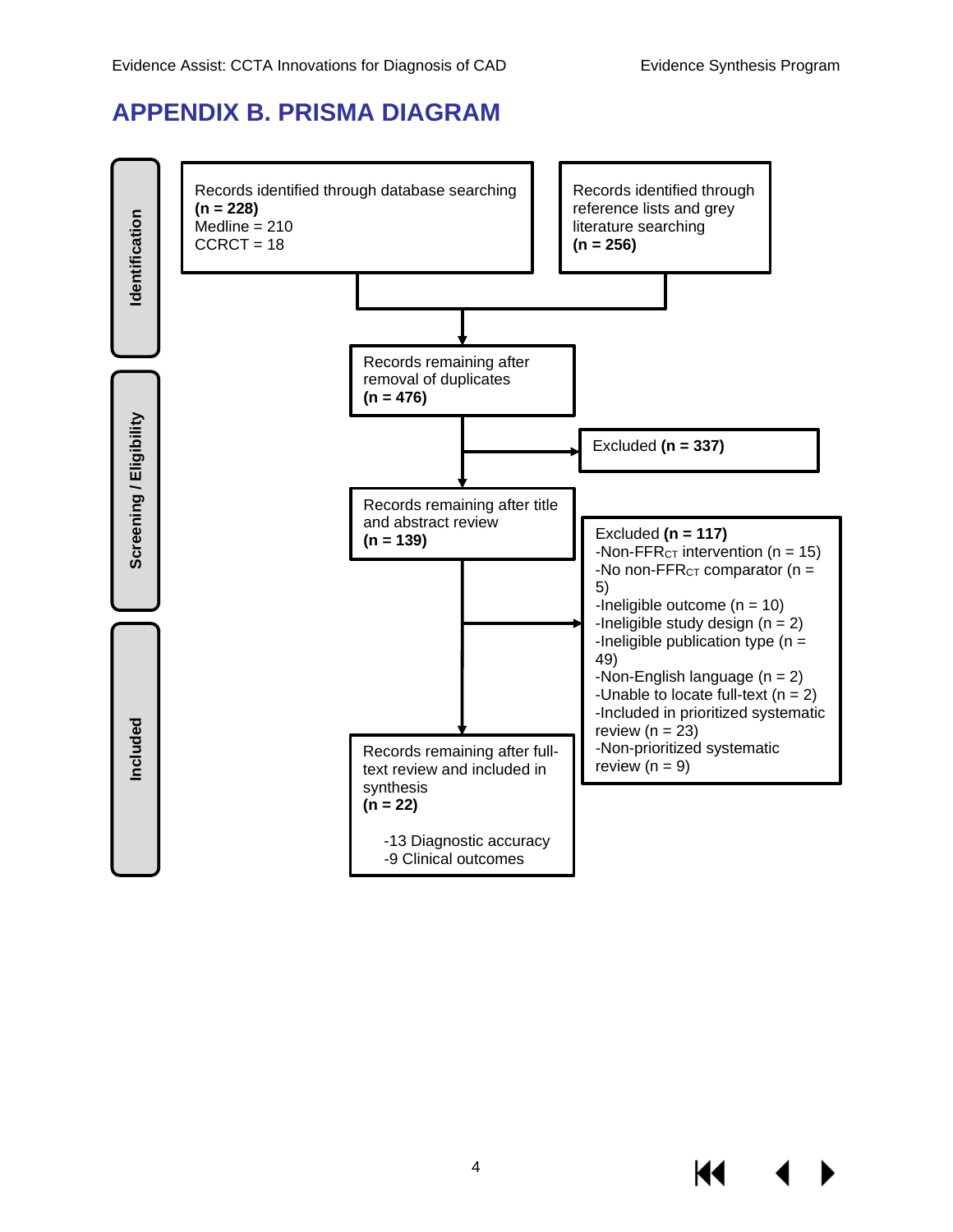## <span id="page-6-0"></span>**APPENDIX C. LIST OF EXCLUDED STUDIES**

Exclude reasons: 1=Ineligible population, 2=Ineligible intervention, 3=Ineligible comparator, 4=Ineligible outcome, 5=Ineligible setting, 6=Ineligible study design, 7=Ineligible publication type, 8=Outdated or ineligible systematic review, 9=Non-English language, 10=Unable to retrieve full text, 11=Trial included in prioritized systematic review

| $\#$           | <b>Citation</b>                                                                                                                                                                                                                                                     | <b>Exclude</b><br>reason |
|----------------|---------------------------------------------------------------------------------------------------------------------------------------------------------------------------------------------------------------------------------------------------------------------|--------------------------|
| 1              | Fractional Flow Reserve Derived From Computed Tomography Coronary<br>Angiography in the Assessment and Management of Stable Chest Pain. 2017.                                                                                                                       | E7                       |
| $\overline{2}$ | Noninvasive computed fractional flow reserve from computed tomography<br>(FFRCT) for coronary artery disease. Centre for Reviews and Dissemination.<br>2017.                                                                                                        | E <sub>10</sub>          |
| 3              | ACR-NASCI-SPR Practice Parameter for the Performance and Interpretation of<br>Cardiac Computed Tomography (CT). 2017.                                                                                                                                               | E <sub>2</sub>           |
| $\overline{4}$ | ACR-NASCI-SPR Practice Parameter for the Performance of Quantification of<br>Cardiovascular Computed Tomography (CT) and Magnetic Resonance Imaging<br>(MRI). 2017.                                                                                                 | E <sub>2</sub>           |
| 5              | Al-Mallah MH, Ahmed AM. Controversies in the Use of Fractional Flow Reserve<br>Form Computed Tomography (FFRCT) vs. Coronary Angiography. Current<br>Cardiovascular Imaging Reports. 2016;9(12).                                                                    | E7                       |
| 6              | Andreini D, Mushtaq S, Pontone G, Rogers C, Pepi M, Bartorelli AL. Severe in-<br>stent restenosis missed by coronary CT angiography and accurately detected<br>with FFR <sub>CT</sub> . The International Journal of Cardiovascular Imaging.<br>2017;33(1):119-120. | E <sub>6</sub>           |
| $\overline{7}$ | Artzner C, Daubert M, Ehieli W, et al. Impact of computed tomography (CT)-<br>derived fractional flow reserve on reader confidence for interpretation of coronary<br>CT angiography. European Journal of Radiology. 2018;108:242-248.                               | E4                       |
| 8              | Ball C, Pontone G, Rabbat M. Fractional Flow Reserve Derived from Coronary<br>Computed Tomography Angiography Datasets: The Next Frontier in Noninvasive<br>Assessment of Coronary Artery Disease. Biomedical Research International.<br>2018;2018:2680430.         | E7                       |
| 9              | Baumann S, Becher T, Schoepf UJ, et al. Fractional flow reserve derived by<br>coronary computed tomography angiography : A sophisticated analysis method<br>for detecting hemodynamically significant coronary stenosis. Herz.<br>2017;42(6):604-606.               | E7                       |
| 10             | Baumann S, Lossnitzer D, Renker M, Borggrefe M, Akin I. Coronary Computed<br>Tomography Angiography-Derived Fractional Flow Reserve Assessment: Many<br>Roads to Reach the Same Goal. Circulation Journal. 2018;82(9):2448.                                         | E7                       |
| 11             | Baumann S, Renker M, Akin I, Borggrefe M, Schoepf UJ. FFR-Derived From<br>Coronary CT Angiography Using Workstation-Based Approaches. Jacc:<br>Cardiovascular Imaging. 2017;10(4):497-498.                                                                          | E7                       |
| 12             | Benton SM, Tesche C, De Cecco CN, Duguay TM, Schoepf UJ, Bayer RR, II.<br>Noninvasive Derivation of Fractional Flow Reserve From Coronary Computed<br>Tomographic Angiography: A Review. Journal of Thoracic Imaging.<br>2018;33(2):88-96.                          | E7                       |
| 13             | Bernhardt P, Walcher T, Rottbauer W, Wohrle J. Quantification of myocardial<br>perfusion reserve at 1.5 and 3.0 Tesla: a comparison to fractional flow reserve.<br>International Journal of Cardiovascular Imaging. 2012;28(8):2049-2056.                           | E <sub>2</sub>           |
| 14             | Bilbey N, Blanke P, Naoum C, Arepalli CD, Norgaard BL, Leipsic J. Potential                                                                                                                                                                                         | E <sub>6</sub>           |

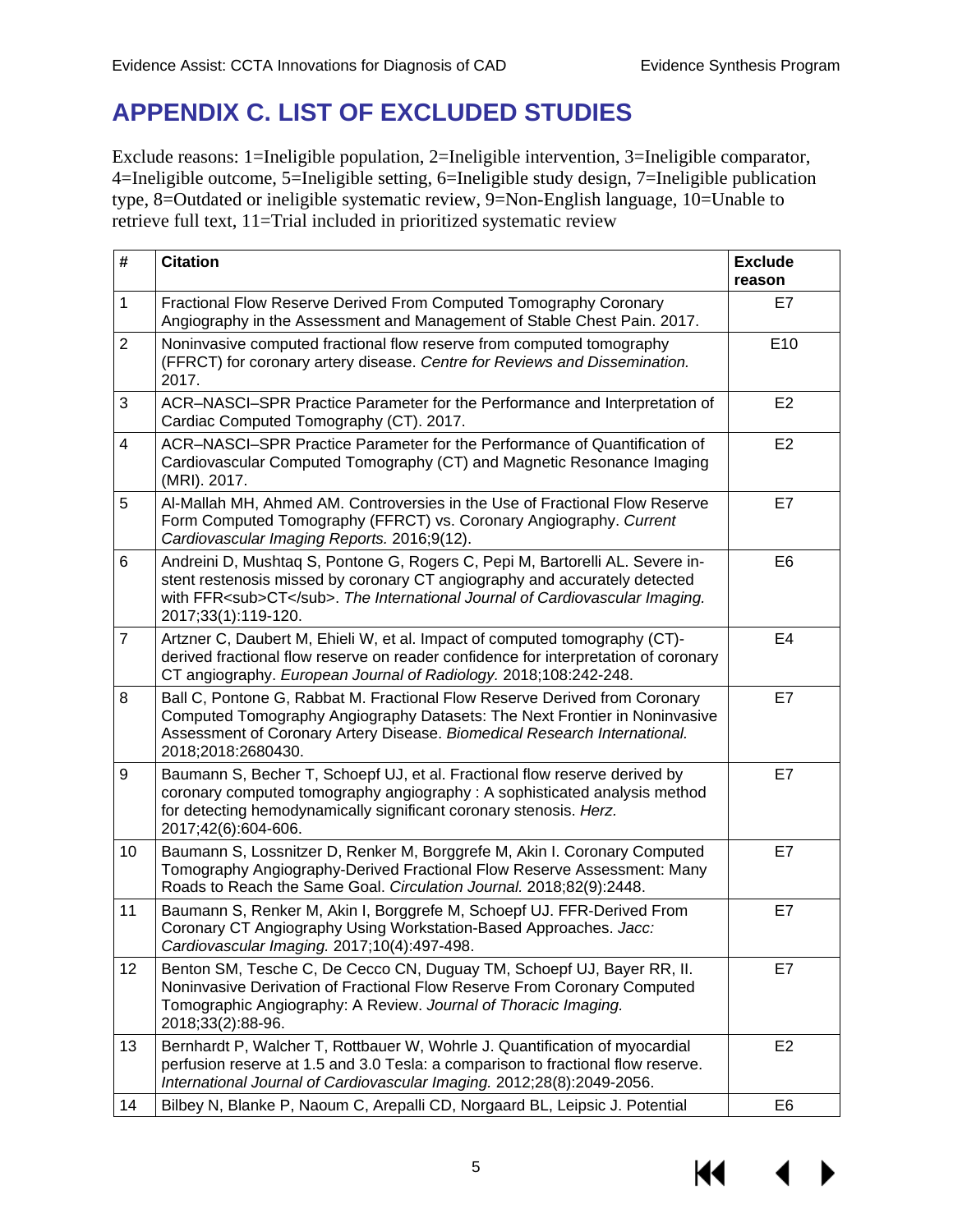|    | impact of clinical use of noninvasive FFRCT on radiation dose exposure and<br>downstream clinical event rate. Clinical Imaging. 2016;40(5):1055-1060.                                                                                                                                                                |                |
|----|----------------------------------------------------------------------------------------------------------------------------------------------------------------------------------------------------------------------------------------------------------------------------------------------------------------------|----------------|
| 15 | Cademartiri F, Seitun S, Clemente A, et al. Myocardial blood flow quantification<br>for evaluation of coronary artery disease by computed tomography.<br>Cardiovascular Diagnosis & Therapy. 2017;7(2):129-150.                                                                                                      | E7             |
| 16 | Cheruvu C, Naoum C, Blanke P, Norgaard B, Leipsic J. Beyond Stenosis With<br>Fractional Flow Reserve Via Computed Tomography and Advanced Plaque<br>Analyses for the Diagnosis of Lesion-Specific Ischemia. Canadian Journal of<br>Cardiology. 2016;32(11):e1-1315.                                                  | E7             |
| 17 | Chinnaiyan KM, Akasaka T, Amano T, et al. Rationale, design and goals of the<br>HeartFlow assessing diagnostic value of non-invasive FFRCT in Coronary Care<br>(ADVANCE) registry. Journal of Cardiovascular Computed Tomography.<br>2017;11(1):62-67.                                                               | E7             |
| 18 | Chung JH, Lee KE, Nam CW, et al. Diagnostic Performance of a Novel Method<br>for Fractional Flow Reserve Computed from Noninvasive Computed Tomography<br>Angiography (NOVEL-FLOW Study). American Journal of Cardiology.<br>2017;120(3):362-368.                                                                    | E11            |
| 19 | Coenen A, Lubbers MM, Kurata A, et al. Fractional flow reserve computed from<br>noninvasive CT angiography data: diagnostic performance of an on-site clinician-<br>operated computational fluid dynamics algorithm. Radiology. 2015;274(3):674-<br>683.                                                             | E11            |
| 20 | Coenen A, Rossi A, Lubbers MM, et al. Integrating CT Myocardial Perfusion and<br>CT-FFR in the Work-Up of Coronary Artery Disease. JACC Cardiovasc Imaging.<br>2017;10(7):760-770.                                                                                                                                   | E11            |
| 21 | Curzen NP, Nolan J, Zaman AG, Norgaard BL, Rajani R. Does the routine<br>availability of CT-Derived FFR influence management of patients with stable<br>chest pain compared to CT angiography alone?: The FFRCT RIPCORD Study.<br>JACC Cardiovascular Imaging. 2016;9(10):1188-1194.                                 | E11            |
| 22 | De Geer J, Sandstedt M, Björkholm A, et al. Software-based on-site estimation of<br>fractional flow reserve using standard coronary CT angiography data. Acta<br>Radiologica. 2016;57(10):1186-1192.                                                                                                                 | E11            |
| 23 | Donnelly PM, Kolossváry M, Karády J, et al. Experience With an On-Site<br>Coronary Computed Tomography-Derived Fractional Flow Reserve Algorithm for<br>the Assessment of Intermediate Coronary Stenoses. American Journal of<br>Cardiology. 2018;121(1):9-13.                                                       | E11            |
| 24 | Douglas PS, Hoffmann U, Patel MR, et al. Outcomes of anatomical versus<br>functional testing for coronary artery disease. New England Journal of Medicine.<br>2015;372(14):1291-1300.                                                                                                                                | E <sub>2</sub> |
| 25 | Duguay TM, Tesche C, Vliegenthart R, et al. Coronary Computed Tomographic<br>Angiography-Derived Fractional Flow Reserve Based on Machine Learning for<br>Risk Stratification of Non-Culprit Coronary Narrowings in Patients with Acute<br>Coronary Syndrome. American Journal of Cardiology. 2017;120(8):1260-1266. | E4             |
| 26 | Eckert J. Coronary CTA with FFRCT: a safe strategy for diagnosis of CAD?<br>Kardiologe. 2016;10(6):336-338.                                                                                                                                                                                                          | E <sub>9</sub> |
| 27 | Eftekhari A, Min J, Achenbach S, et al. Fractional flow reserve derived from<br>coronary computed tomography angiography: diagnostic performance in<br>hypertensive and diabetic patients. European Heart Journal Cardiovascular<br>Imaging. 2017;18(12):1351-1360.                                                  | E11            |
| 28 | Fearon WF, Lee JH. Pulling the RIPCORD: FFRCT to Improve Interpretation of<br>Coronary CT Angiography». JACC: Cardiovascular Imaging. 2016;9(10):1195-<br>1197.                                                                                                                                                      | E7             |
| 29 | Feldmann K, Cami E, Safian RD. Planning percutaneous coronary interventions                                                                                                                                                                                                                                          | E7             |

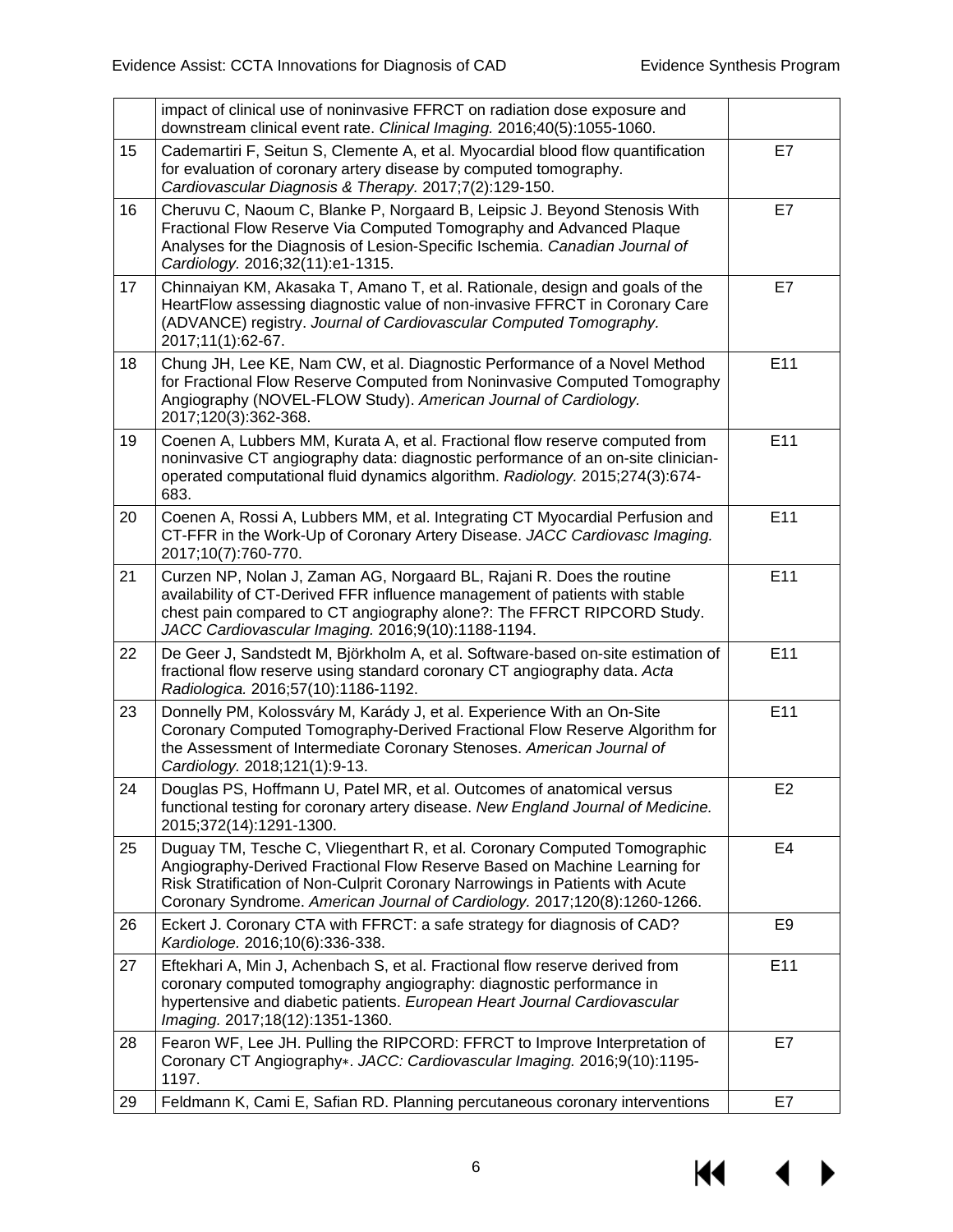|    | using computed tomography angiography and fractional flow reserve-derived<br>from computed tomography: A state-of-the-art review. Catheterization and<br>Cardiovascular Interventions. 2018.                                                                                                   |                |
|----|------------------------------------------------------------------------------------------------------------------------------------------------------------------------------------------------------------------------------------------------------------------------------------------------|----------------|
| 30 | Fordyce CB, Douglas PS. Optimal non-invasive imaging test selection for the<br>diagnosis of ischaemic heart disease. Heart. 2016;102(7):555-564.                                                                                                                                               | E7             |
| 31 | Fordyce CB, Newby DE, Douglas PS. Diagnostic strategies for the evaluation of<br>chest pain clinical implications from SCOT-HEART and PROMISE. Journal of the<br>American College of Cardiology. 2016;67(7):843-852.                                                                           | E7             |
| 32 | Gaur S, Achenbach S, Leipsic J, et al. Rationale and design of the<br>HeartFlowNXT (HeartFlow analysis of coronary blood flow using CT angiography:<br>NeXt sTeps) study. Journal of Cardiovascular Computed Tomography.<br>2013;7(5):279-288.                                                 | E7             |
| 33 | Gaur S, Bezerra HG, Lassen JF, et al. Fractional flow reserve derived from<br>coronary CT angiography: variation of repeated analyses. Journal of<br>Cardiovascular Computed Tomography. 2014;8(4):307-314.                                                                                    | E4             |
| 34 | Gaur S, Øvrehus KA, Dey D, et al. Coronary plaque quantification and fractional<br>flow reserve by coronary computed tomography angiography identify ischaemia-<br>causing lesions. European Heart Journal. 2016;37(15):1220-1227.                                                             | E <sub>4</sub> |
| 35 | Giannopoulos AA, Tang A, Ge Y, et al. Diagnostic performance of a Lattice<br>Boltzmann-based method for CT-based fractional flow reserve. Eurointervention.<br>2018;13(14):1696-1704.                                                                                                          | E11            |
| 36 | Hachamovitch R, Nutter B, Hlatky MA, et al. Patient management after<br>noninvasive cardiac imaging results from SPARC (Study of myocardial perfusion<br>and coronary anatomy imaging roles in coronary artery disease). Journal of the<br>American College of Cardiology. 2012;59(5):462-474. | E2             |
| 37 | Hecht HS, Narula J, Fearon WF. Fractional Flow Reserve and Coronary<br>Computed Tomographic Angiography: A Review and Critical Analysis. Circulation<br>Research. 2016;119(2):300-316.                                                                                                         | E7             |
| 38 | Hulten E, Blankstein R, Di Carli MF. The value of noninvasive computed<br>tomography derived fractional flow reserve in our current approach to the<br>evaluation of coronary artery stenosis. Current Opinion in Cardiology.<br>2016;31(6):670-676.                                           | E7             |
| 39 | Hulten E, Di Carli MF. FFRCT: Solid PLATFORM or Thin Ice? Journal of the<br>American College of Cardiology. 2015;66(21):2324-2328.                                                                                                                                                             | E7             |
| 40 | Hulten EA. Does FFRCT have proven utility as a gatekeeper prior to invasive<br>angiography? Journal of Nuclear Cardiology. 2017;24(5):1619-1625.                                                                                                                                               | E7             |
| 41 | Hwang D, Lee JM, Koo BK. Physiologic assessment of coronary artery disease:<br>Focus on fractional flow reserve. Korean Journal of Radiology. 2016;17(3):307-<br>320.                                                                                                                          | E7             |
| 42 | Kawaji T, Shiomi H, Morishita H, et al. Feasibility and diagnostic performance of<br>fractional flow reserve measurement derived from coronary computed<br>tomography angiography in real clinical practice. International Journal of<br>Cardiovascular Imaging. 2017;33(2):271-281.           | E11            |
| 43 | Kerut EK, Turner M. Fractional flow reserve-CT assessment of coronary stenosis.<br>Echocardiography. 2018;35(5):730-732.                                                                                                                                                                       | E7             |
| 44 | Kim HJ, Vignon-Clementel IE, Coogan JS, Figueroa CA, Jansen KE, Taylor CA.<br>Patient-specific modeling of blood flow and pressure in human coronary arteries.<br>Annals of Biomedical Engineering. 2010;38(10):3195-3209.                                                                     | E <sub>2</sub> |
| 45 | Kim KH, Doh JH, Koo BK, et al. A novel noninvasive technology for treatment<br>planning using virtual coronary stenting and computed tomography-derived<br>computed fractional flow reserve. JACC Cardiovascular Interventions.<br>2014;7(1):72-78.                                            | E11            |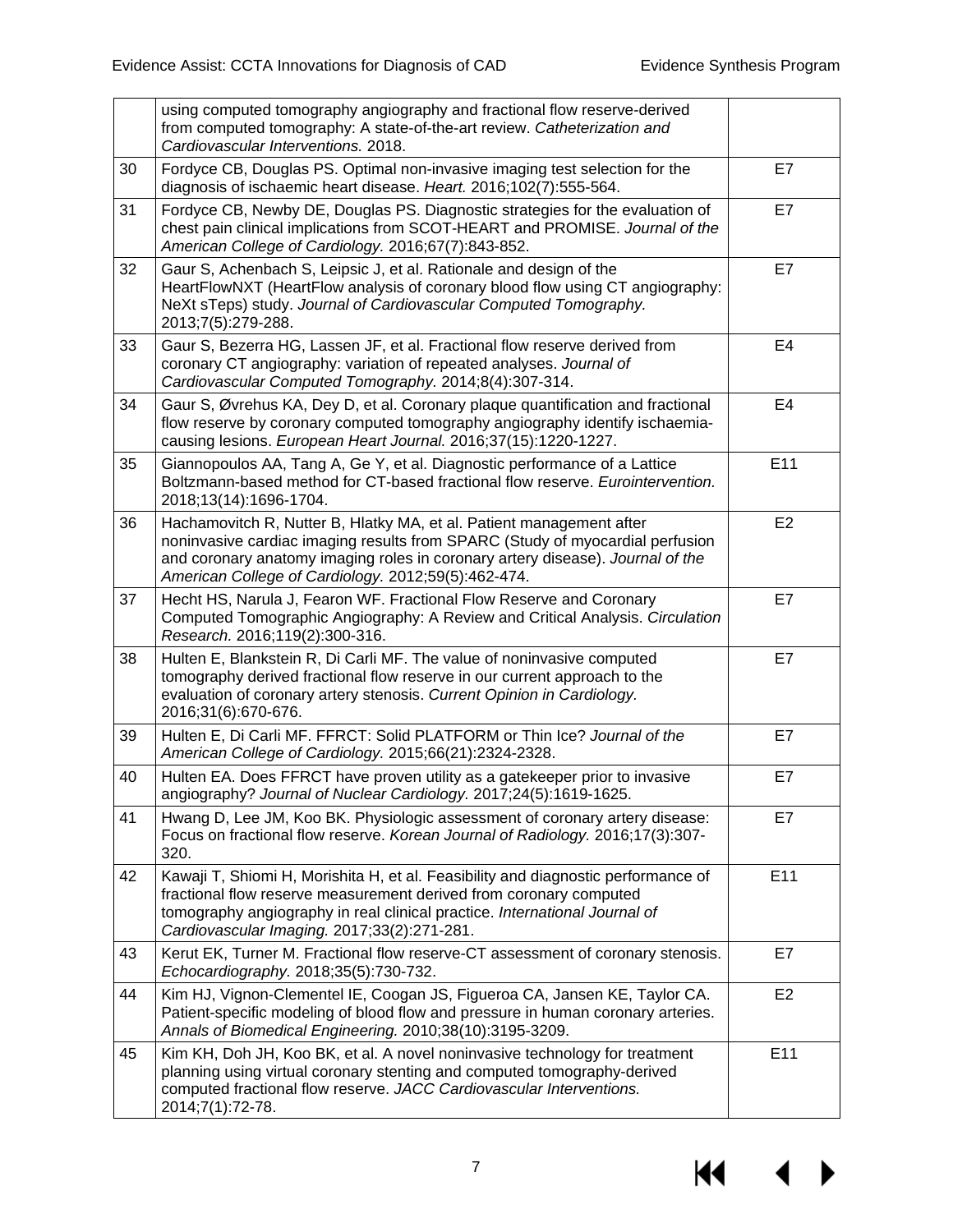| 46 | Kitabata H, Leipsic J, Patel MR, et al. Incidence and predictors of lesion-specific<br>ischemia by FFRCT: Learnings from the international ADVANCE registry. Journal<br>of Cardiovascular Computed Tomography. 2018;12(2):95-100.                                                                                                                                                                                              | E <sub>4</sub> |
|----|--------------------------------------------------------------------------------------------------------------------------------------------------------------------------------------------------------------------------------------------------------------------------------------------------------------------------------------------------------------------------------------------------------------------------------|----------------|
| 47 | Knaapen P. FFR <sub>CT</sub> Versus SPECT to Diagnose Coronary Artery<br>Disease: Toward a Tailored Approach. Jacc: Cardiovascular Imaging.<br>2018;11(11):1651-1653.                                                                                                                                                                                                                                                          | E7             |
| 48 | Ko BS, Cameron JD, Munnur RK, et al. Noninvasive CT-Derived FFR Based<br>on Structural and Fluid Analysis: A Comparison With Invasive FFR for Detection<br>of Functionally Significant Stenosis. JACC: Cardiovascular Imaging.<br>2017;10(6):663-673.                                                                                                                                                                          | E11            |
| 49 | Ko BS, Wong DT, Norgaard BL, et al. Diagnostic Performance of Transluminal<br>Attenuation Gradient and Noninvasive Fractional Flow Reserve Derived from<br>320-Detector Row CT Angiography to Diagnose Hemodynamically Significant<br>Coronary Stenosis: An NXT Substudy. Radiology. 2016;279(1):75-83.                                                                                                                        | E11            |
| 50 | Kolossváry M, Szilveszter B, Merkely B, Maurovich-Horvat P. Plaque imaging<br>with CT-A comprehensive review on coronary CT angiography based risk<br>assessment. Cardiovascular Diagnosis and Therapy. 2017;7(5):489-506.                                                                                                                                                                                                     | E7             |
| 51 | Koo B-K, Erglis A, Doh J-H, et al. Diagnosis of ischemia-causing coronary<br>stenoses by noninvasive fractional flow reserve computed from coronary<br>computed tomographic angiograms: results from the prospective multicenter<br>DISCOVER-FLOW (Diagnosis of Ischemia-Causing Stenoses Obtained Via<br>Noninvasive Fractional Flow Reserve) Study. Journal of the American College of<br>Cardiology. 2011;58(19):1989-1997. | E11            |
| 52 | Kueh SH, Boroditsky M, Leipsic J. Fractional flow reserve computed tomography<br>in the evaluation of coronary artery disease. Cardiovascular Diagnosis and<br>Therapy. 2017;7(5):463-474.                                                                                                                                                                                                                                     | E7             |
| 53 | Leber WA. Is FFR-CT a "game changer" in the diagnostic management of stable<br>coronary artery disease? Herz. 2016;41(5):398-404.                                                                                                                                                                                                                                                                                              | E7             |
| 54 | Lee JH, Hartaigh BÓ, Han D, Rizvi A, Lin FY, Min JK. Fractional flow reserve<br>measurement by computed tomography: An alternative to the stress test.<br>Interventional Cardiology Review. 2016;11(2):105-109.                                                                                                                                                                                                                | E7             |
| 55 | Leipsic J, Weir-McCall J, Blanke P. FFR <sub>CT</sub> for Complex Coronary<br>Artery Disease Treatment Planning: New Opportunities. Interventional<br>Cardiology. 2018;13(3):126-128.                                                                                                                                                                                                                                          | E7             |
| 56 | Leipsic JA, Koweek LH. CT fractional flow reserve for stable coronary artery<br>disease: The ongoing journey. Radiology. 2018;287(1):85-86.                                                                                                                                                                                                                                                                                    | E7             |
| 57 | Liu X, Peng C, Xia Y, et al. Hemodynamics analysis of the serial stenotic<br>coronary arteries. BioMedical Engineering Online. 2017;16(1).                                                                                                                                                                                                                                                                                     | E <sub>2</sub> |
| 58 | Lobanova I, Qureshi AI. Editorial to 1-year outcomes of FFRCT-guided care in<br>patients with suspected coronary disease. Cardiovascular Diagnosis and<br>Therapy. 2017;7:S115-S118.                                                                                                                                                                                                                                           | E7             |
| 59 | Lu MT, Ferencik M, Roberts RS, et al. Noninvasive FFR derived from coronary<br>CT angiography: management and outcomes in the PROMISE trial. JACC:<br>Cardiovascular Imaging. 2017;10(11):1350-1358.                                                                                                                                                                                                                           | E4             |
| 60 | Mangla A, Oliveros E, Williams KA, Sr., Kalra DK. Cardiac Imaging in the<br>Diagnosis of Coronary Artery Disease. Current Problems in Cardiology.<br>2017;42(10):316-366.                                                                                                                                                                                                                                                      | E7             |
| 61 | Mastrodicasa D, Albrecht MH, Schoepf UJ, et al. Artificial intelligence machine<br>learning-based coronary CT fractional flow reserve (CT-FFR <sub>ML</sub> ):<br>Impact of iterative and filtered back projection reconstruction techniques. Journal<br>of Cardiovascular Computed Tomography. 2018.                                                                                                                          | E <sub>3</sub> |
| 62 | Mathew RC, Gottbrecht M, Salerno M. Computed Tomography Fractional Flow                                                                                                                                                                                                                                                                                                                                                        | E7             |

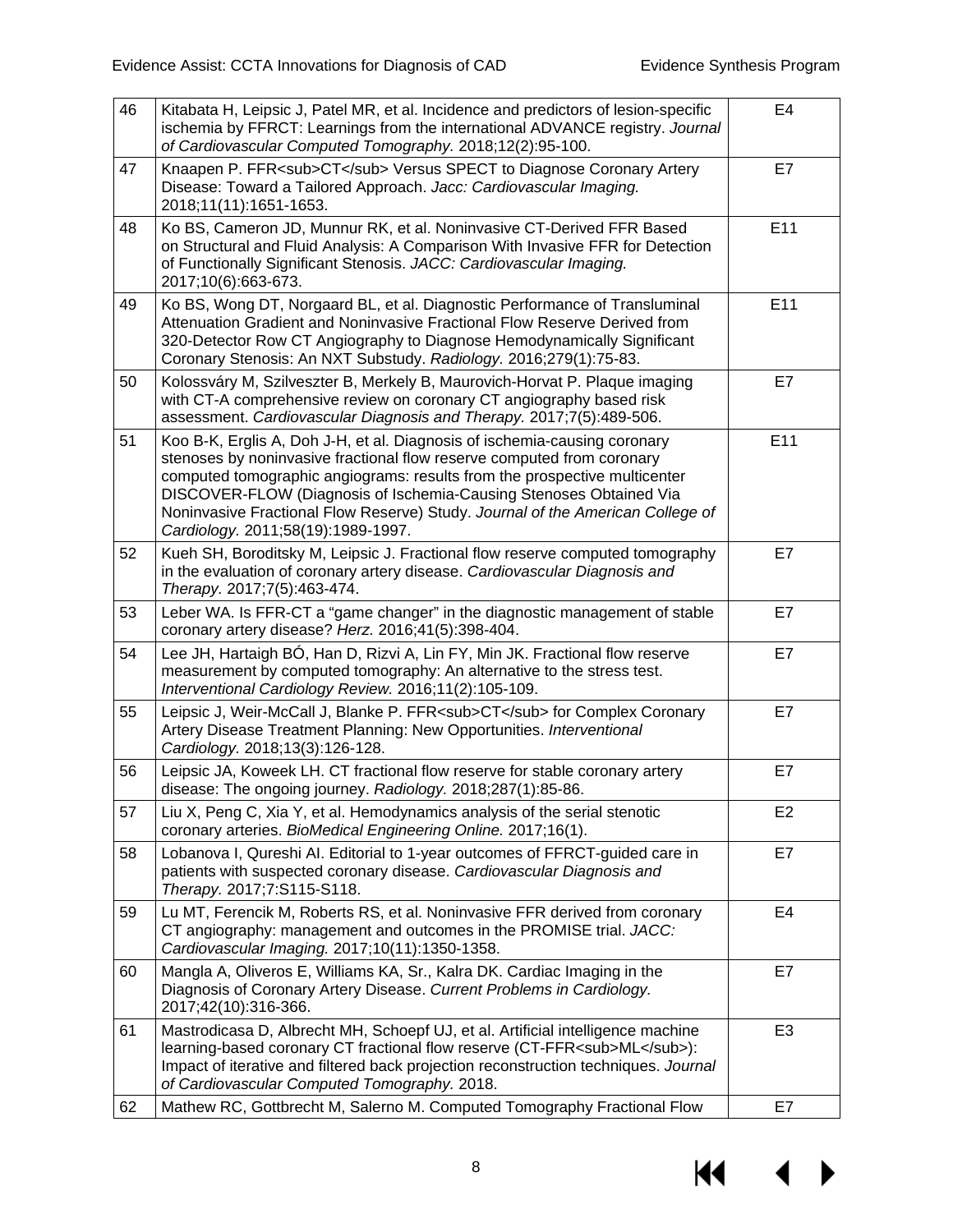|    | Reserve to Guide Coronary Angiography and Intervention. Interventional<br>Cardiology Clinics. 2018;7(3):345-354.                                                                                                                                                                                                                                                     |                |
|----|----------------------------------------------------------------------------------------------------------------------------------------------------------------------------------------------------------------------------------------------------------------------------------------------------------------------------------------------------------------------|----------------|
| 63 | Min JK, Leipsic J, Pencina MJ, et al. Diagnostic accuracy of fractional flow<br>reserve from anatomic CT angiography. JAMA. 2012;308(12):1237-1245.                                                                                                                                                                                                                  | E11            |
| 64 | Min JK, Taylor CA, Achenbach S, et al. Noninvasive fractional flow reserve<br>derived from coronary CT angiography clinical data and scientific principles.<br>JACC: Cardiovascular Imaging. 2015;8(10):1209-1222.                                                                                                                                                   | E7             |
| 65 | Miyoshi T, Osawa K, Ito H, et al. Non-invasive computed fractional flow reserve<br>from computed tomography (CT) for diagnosing coronary artery disease -<br>Japanese results from NXT trial (Analysis of Coronary Blood Flow Using CT<br>Angiography: Next Steps). Circ J. 2015;79(2):406-412.                                                                      | E11            |
| 66 | Mordi IR, Badar AA, John Irving R, Weir-McCall JR, Houston JG, Lang CC.<br>Efficacy of noninvasive cardiac imaging tests in diagnosis and management of<br>stable coronary artery disease. Vascular Health and Risk Management.<br>2017;13:427-437.                                                                                                                  | E7             |
| 67 | Nakanishi R, Budoff MJ. Noninvasive FFR derived from coronary CT angiography<br>in the management of coronary artery disease: Technology and clinical update.<br>Vascular Health and Risk Management. 2016;12:269-278.                                                                                                                                               | E7             |
| 68 | Nakazato R, Park HB, Gransar H, et al. Additive diagnostic value of<br>atherosclerotic plaque characteristics to non-invasive FFR for identification of<br>lesions causing ischaemia: results from a prospective international multicentre<br>trial. EuroIntervention. 2016;12(4):473-481.                                                                           | E <sub>2</sub> |
| 69 | Neglia D, Rovai D, Caselli C, et al. Detection of significant coronary artery<br>disease by noninvasive anatomical and functional imaging. Circulation<br>Cardiovascular Imaging. 2015;8(3).                                                                                                                                                                         | E <sub>2</sub> |
| 70 | NICE. HeartFlow FFRCT for estimating fractional flow reserve from coronary CT<br>angiography: Tools and resources. 2017.                                                                                                                                                                                                                                             | E7             |
| 71 | NICE. QAngio XA 3D/QFR imaging software for assessing coronary obstructions<br>- medtech innovation briefing (MIB146). 2018.                                                                                                                                                                                                                                         | E <sub>2</sub> |
| 72 | Norgaard BL, Botker HE, Jensen JM. Recent controversy regarding the accuracy<br>of CT-FFR. The truth is out there. Journal of Cardiovascular Computed<br>Tomography. 2018;12(1):e1.                                                                                                                                                                                  | E7             |
| 73 | Norgaard BL, Gaur S, Leipsic J, et al. Influence of Coronary Calcification on the<br>Diagnostic Performance of CT Angiography Derived FFR in Coronary Artery<br>Disease: A Substudy of the NXT Trial. JACC Cardiovasc Imaging.<br>2015;8(9):1045-1055.                                                                                                               | E11            |
| 74 | Nørgaard BL, Jensen JM, Blanke P, Sand NP, Rabbat M, Leipsic J. Coronary CT<br>Angiography Derived Fractional Flow Reserve: The Game Changer in<br>Noninvasive Testing. Current Cardiology Reports. 2017;19(11).                                                                                                                                                     | E7             |
| 75 | Norgaard BL, Leipsic J, Gaur S, et al. Diagnostic performance of noninvasive<br>fractional flow reserve derived from coronary computed tomography angiography<br>in suspected coronary artery disease: the NXT trial (Analysis of Coronary Blood<br>Flow Using CT Angiography: Next Steps). Journal of the American College of<br>Cardiology. 2014;63(12):1145-1155. | E11            |
| 76 | Norgaard BL, Terkelsen CJ, Mathiassen ON, et al. Coronary CT Angiographic<br>and Flow Reserve-Guided Management of Patients With Stable Ischemic Heart<br>Disease. Journal of the American College of Cardiology. 2018;72(18):2123-2134.                                                                                                                             | E <sub>3</sub> |
| 77 | Osawa K, Miyoshi T, Miki T, et al. Coronary lesion characteristics with mismatch<br>between fractional flow reserve derived from CT and invasive catheterization in<br>clinical practice. Heart & Vessels. 2017;32(4):390-398.                                                                                                                                       | E11            |
| 78 | Otake H, Taylor CA, Matsuo H, Tanaka N, Akasaka T. Noninvasive Fractional<br>Flow Reserve Derived From Coronary Computed Tomography Angiography - Is                                                                                                                                                                                                                 | E7             |

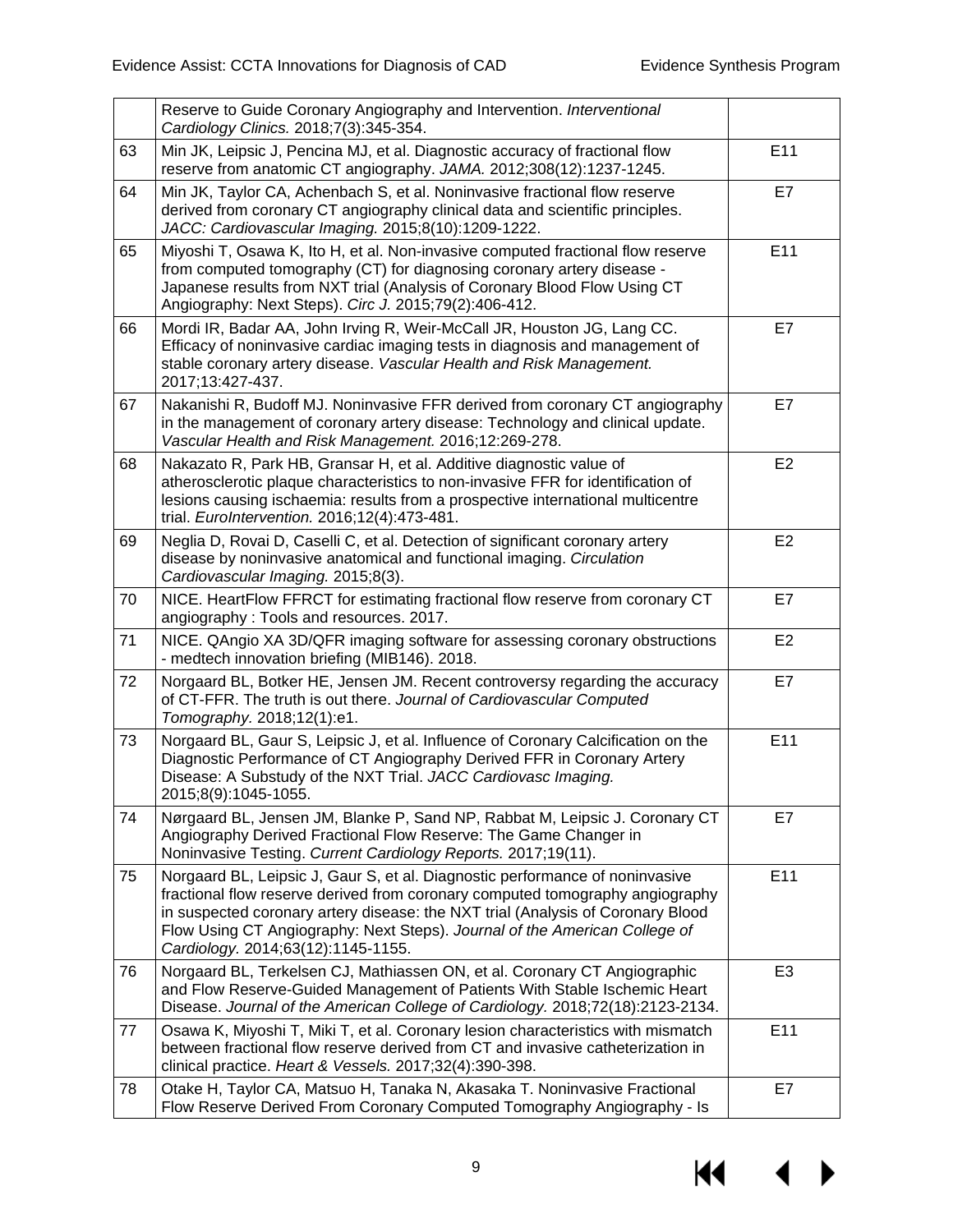|    | This Just Another New Diagnostic Test or the Long-Awaited Game Changer?<br>Circulation Journal. 2017;81(8):1085-1093.                                                                                                                                                                                                                                                                   |                 |
|----|-----------------------------------------------------------------------------------------------------------------------------------------------------------------------------------------------------------------------------------------------------------------------------------------------------------------------------------------------------------------------------------------|-----------------|
| 79 | Packard RR, Li D, Budoff MJ, Karlsberg RP. Fractional flow reserve by<br>computerized tomography and subsequent coronary revascularization. European<br>Heart Journal Cardiovascular Imaging. 2017;18(2):145-152.                                                                                                                                                                       | E4              |
| 80 | Pontone G, Andreini D, Guaricci AI, et al. Rationale and design of the<br>PERFECTION (comparison between stress cardiac computed tomography<br>PERfusion versus Fractional flow rEserve measured by Computed Tomography<br>angiography In the evaluation of suspected cOroNary artery disease) prospective<br>study. Journal of Cardiovascular Computed Tomography. 2016;10(4):330-334. | E7              |
| 81 | Pontone G, Carita P, Verdecchia M, et al. Fractional flow reserve: Lessons from<br>PLATFORM and future perspectives. Minerva Cardioangiologica.<br>2017;65(3):235-251.                                                                                                                                                                                                                  | E7              |
| 82 | Pontone G, Muscogiuri G, Andreini D, et al. The New Frontier of Cardiac<br>Computed Tomography Angiography: Fractional Flow Reserve and Stress<br>Myocardial Perfusion. Current Treatment Options in Cardiovascular Medicine.<br>2016;18(12).                                                                                                                                           | E7              |
| 83 | Rabbat M, Kauh B, Pontone G, Norgaard B, Lopez J, Mathew V. Fractional flow<br>reserve derived from coronary computed tomography safely reduces invasive<br>coronary angiography rates and cost in patients with stable coronary artery<br>disease. Journal of the American College of Cardiology. 2017;69(11<br>Supplement):72.                                                        | E7              |
| 84 | Rajani R, Modi B, Ntalas I, Curzen N. Non-invasive fractional flow reserve using<br>computed tomographic angiography: Where are we now and where are we<br>going? Heart. 2017;103(15):1216-1222.                                                                                                                                                                                        | E7              |
| 85 | Rajani R, Webb J, Marciniak A, Preston R. Comparative efficacy testing -<br>fractional flow reserve by coronary computed tomography for the evaluation of<br>patients with stable chest pain. Int J Cardiol. 2015;183:173-177.                                                                                                                                                          | E4              |
| 86 | Renker M, Schoepf UJ, Becher T, et al. Computed tomography in patients with<br>chronic stable angina: Fractional flow reserve measurement. Herz.<br>2017;42(1):51-57.                                                                                                                                                                                                                   | E <sub>9</sub>  |
| 87 | Renker M, Schoepf UJ, Wang R, et al. Comparison of diagnostic value of a novel<br>noninvasive coronary computed tomography angiography method versus<br>standard coronary angiography for assessing fractional flow reserve. American<br>Journal of Cardiology. 2014;114(9):1303-1308.                                                                                                  | E11             |
| 88 | Roobottom C. Radical changes to the investigation of stable chest pain following<br>the 2016 NICE update. British Journal of Radiology. 2018;91(1087).                                                                                                                                                                                                                                  | E <sub>10</sub> |
| 89 | Ropp A, White C. Current and Future Applications of Coronary CT Angiography<br>with and Without FFR in the Emergency Room. Current Cardiovascular Imaging<br>Reports. 2016;9(11).                                                                                                                                                                                                       | E7              |
| 90 | Schuijf JD, Ko BS, Di Carli MF, et al. Fractional flow reserve and myocardial<br>perfusion by computed tomography: A guide to clinical application. European<br>Heart Journal Cardiovascular Imaging. 2018;19(2):127-135.                                                                                                                                                               | E7              |
| 91 | Sevag Packard RR, Karlsberg RP. Integrating FFRCT Into Routine Clinical<br>Practice: A Solid PLATFORM or Slippery Slope?*. Journal of the American<br>College of Cardiology. 2016;68(5):446-449.                                                                                                                                                                                        | E7              |
| 92 | Shah AB, Kirsch J, Bolen MA, et al. ACR Appropriateness Criteria((R)) Chronic<br>Chest Pain-Noncardiac Etiology Unlikely-Low to Intermediate Probability of<br>Coronary Artery Disease. Journal of the American College of Radiology.<br>2018;15(11S):S283-S290.                                                                                                                        | E7              |
| 93 | Shi C, Zhang D, Cao K, et al. A study of noninvasive fractional flow reserve<br>derived from a simplified method based on coronary computed tomography                                                                                                                                                                                                                                  | E11             |

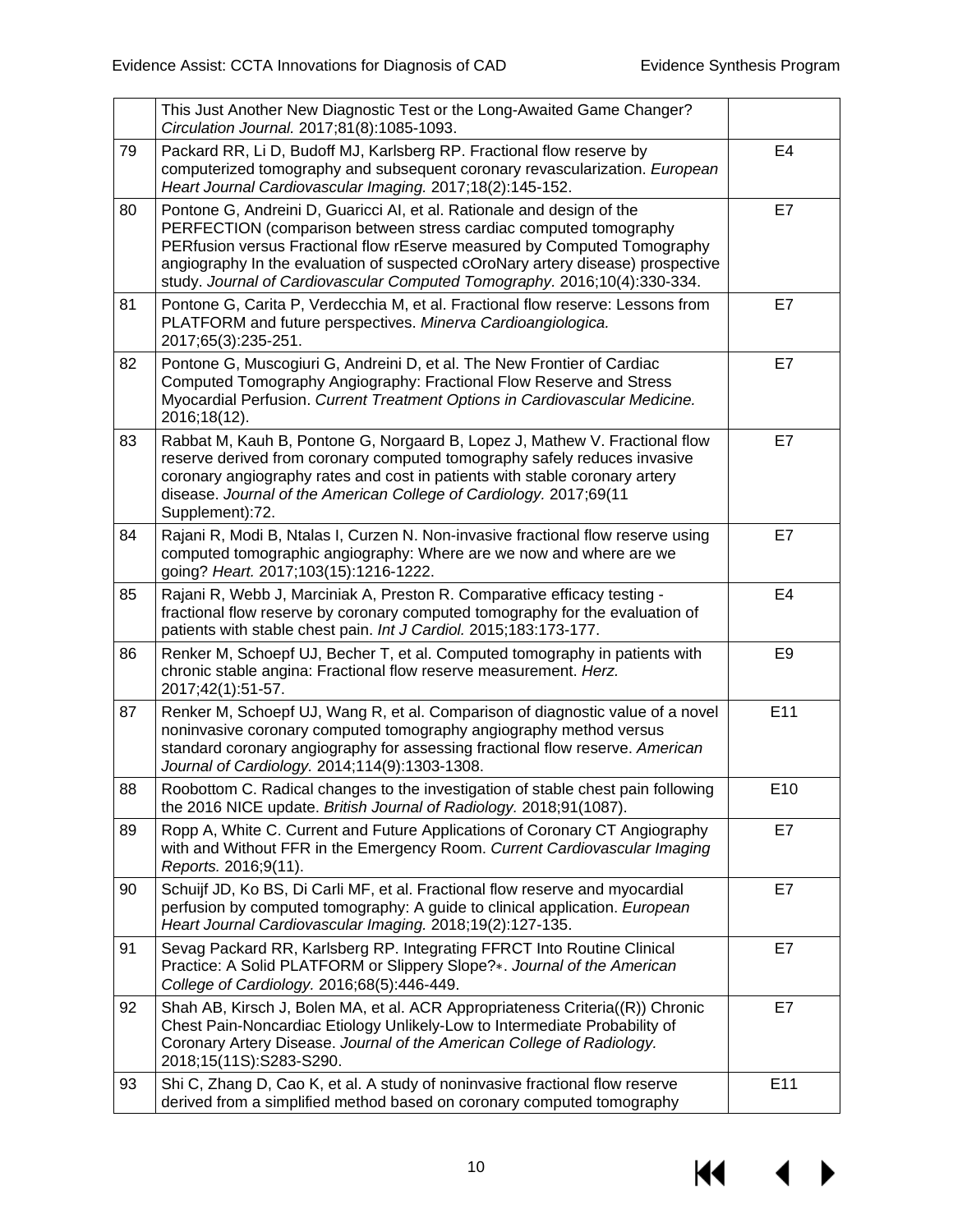|     | angiography in suspected coronary artery disease. Biomedical Engineering<br>Online. 2017;16(1):43.                                                                                                                                                                                                                                            |                |
|-----|-----------------------------------------------------------------------------------------------------------------------------------------------------------------------------------------------------------------------------------------------------------------------------------------------------------------------------------------------|----------------|
| 94  | Sigurdsson G. Improved Precision of Initial Chest Pain Evaluation With Fractional<br>Flow Reserve Computed Tomography. Journal of the American Heart<br>Association. 2017;6(8):22.                                                                                                                                                            | E7             |
| 95  | Siontis GC, Mavridis D, Greenwood JP, et al. Outcomes of non-invasive<br>diagnostic modalities for the detection of coronary artery disease: network meta-<br>analysis of diagnostic randomised controlled trials. BMJ. 2018;360:k504.                                                                                                        | E <sub>2</sub> |
| 96  | Skelly AC, Hashimoto R, Buckley DI, et al. Noninvasive Testing for Coronary<br>Artery Disease. In: AHRQ Comparative Effectiveness Reviews. Rockville (MD):<br>Agency for Healthcare Research and Quality (US); 2016.                                                                                                                          | E <sub>2</sub> |
| 97  | Takagi H, Ishikawa Y, Orii M, et al. Optimized interpretation of fractional flow<br>reserve derived from computed tomography: Comparison of three interpretation<br>methods. Journal of Cardiovascular Computed Tomography. 2018.                                                                                                             | E <sub>3</sub> |
| 98  | Tan XW, Zheng Q, Shi L, et al. Combined diagnostic performance of coronary<br>computed tomography angiography and computed tomography derived fractional<br>flow reserve for the evaluation of myocardial ischemia: A meta-analysis.<br>International Journal of Cardiology. 2017;236:100-106.                                                | E <sub>3</sub> |
| 99  | Tan Y, Litt H. High-risk plaque features predict ischemia in acute chest pain-<br>direct comparison to non-invasive FFR. Journal of cardiovascular computed<br>tomography. 2017; Conference: 12th annual scientific meeting of the society of<br>cardiovascular computed tomography. United states. 11(4 Supplement 1):S76-<br>S77.           | E <sub>4</sub> |
| 100 | Tanaka K, Bezerra HG, Gaur S, et al. Comparison between non-invasive<br>(coronary computed tomography angiography derived) and invasive-fractional<br>flow reserve in patients with serial stenoses within one coronary artery: A NXT<br>Trial substudy. Annals of Biomedical Engineering. 2016;44(2):580-589.                                | E <sub>4</sub> |
| 101 | Tesche C, De Cecco CN, Albrecht MH, et al. Coronary CT angiography-derived<br>fractional flow reserve. Radiology. 2017;285(1):17-33.                                                                                                                                                                                                          | E7             |
| 102 | Tesche C, De Cecco CN, Baumann S, et al. Coronary CT Angiography-derived<br>Fractional Flow Reserve: Machine Learning Algorithm versus Computational<br>Fluid Dynamics Modeling. Radiology. 2018;288(1):64-72.                                                                                                                                | E <sub>3</sub> |
| 103 | Tesche C, Vliegenthart R, Duguay TM, et al. Coronary Computed Tomographic<br>Angiography-Derived Fractional Flow Reserve for Therapeutic Decision Making.<br>American Journal of Cardiology. 2017;120(12):2121-2127.                                                                                                                          | E11            |
| 104 | Thompson AG, Raju R, Blanke P, et al. Diagnostic accuracy and discrimination of<br>ischemia by fractional flow reserve CT using a clinical use rule: results from the<br>Determination of Fractional Flow Reserve by Anatomic Computed Tomographic<br>Angiography study. Journal of Cardiovascular Computed Tomography.<br>2015;9(2):120-128. | E <sub>2</sub> |
| 105 | Xia G, Fan D, Yao X, Guan G, Wang J. Diagnostic efficacy of fractional flow<br>reserve with coronary angiography in dual-source computed tomography<br>scanner. Acta Cardiologica. 2018;73(1):76-83.                                                                                                                                          | E11            |
| 106 | Xie X, Zheng M, Wen D, Li Y, Xie S. A new CFD based non-invasive method for<br>functional diagnosis of coronary stenosis. Biomedical Engineering Online.<br>2018;17(1):36.                                                                                                                                                                    | E <sub>2</sub> |
| 107 | Yang DH, Kang SJ, Koo HJ, et al. Incremental Value of Subtended Myocardial<br>Mass for Identifying FFR-Verified Ischemia Using Quantitative CT Angiography:<br>Comparison With Quantitative Coronary Angiography and CT-FFR. Jacc:<br>Cardiovascular Imaging. 2018;12:12.                                                                     | E <sub>2</sub> |
| 108 | Yang DH, Kim YH, Roh JH, et al. Diagnostic performance of on-site CT-derived<br>fractional flow reserve versus CT perfusion. European heart journal                                                                                                                                                                                           | E11            |

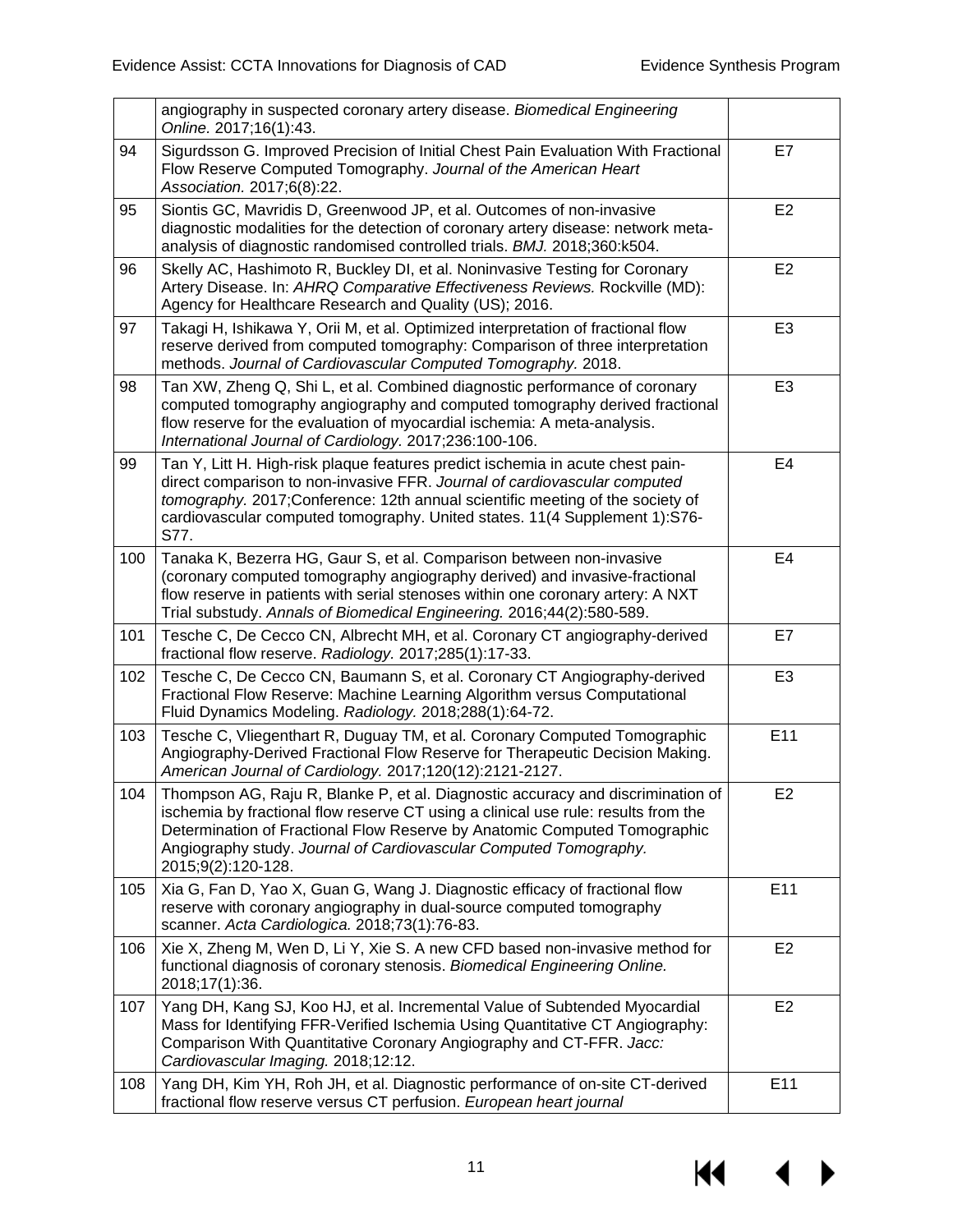|     | cardiovascular Imaging. 2017;18(4):432-440.                                                                                                                                             |    |
|-----|-----------------------------------------------------------------------------------------------------------------------------------------------------------------------------------------|----|
| 109 | Zarins CK, Taylor CA, Min JK. Computed Fractional Flow Reserve (FFTCT)<br>Derived from Coronary CT Angiography. Journal of Cardiovascular Translational<br>Research. 2013;6(5):708-714. | E7 |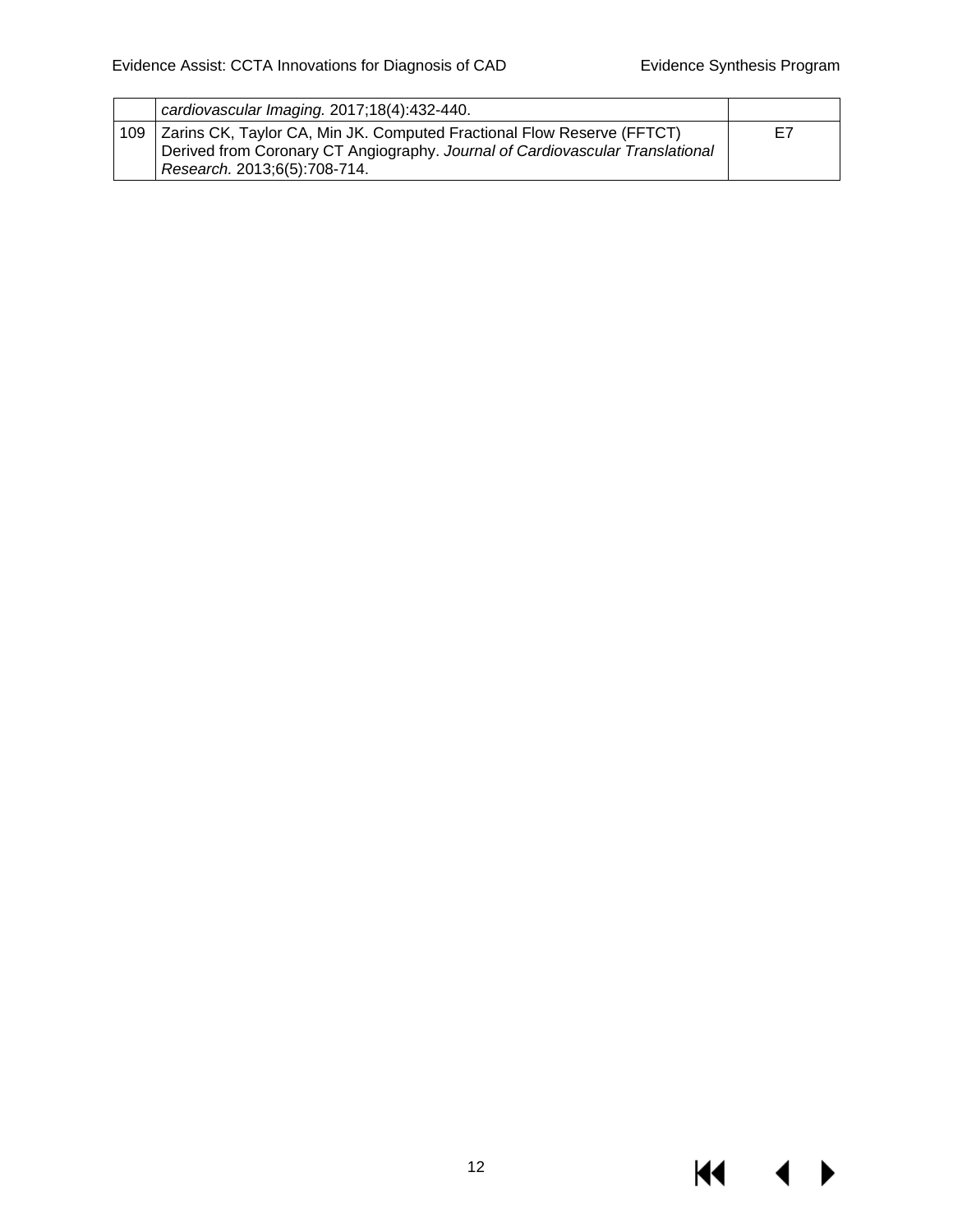### **APPENDIX D. EVIDENCE TABLES**

### **DATA ABSTRACTION OF INCLUDED PRIMARY STUDIES**

#### **Data Abstraction of Primary Studies Evaluating Diagnostic Accuracy**

<span id="page-14-2"></span><span id="page-14-1"></span><span id="page-14-0"></span>

| <b>Author</b><br>Population (high,<br>intermediate, or low risk<br>Year<br><b>CAD, other diagnoses)</b><br>N |                                                                                                                           | <b>Index Test</b><br><b>FFR<sub>ct</sub></b> Details<br>(HeartFlow or other<br>software)                                 |                     | FFR <sub>CT</sub> Outcomes (per vessel, if<br>reported)                                         | <b>Trial Name</b>            |
|--------------------------------------------------------------------------------------------------------------|---------------------------------------------------------------------------------------------------------------------------|--------------------------------------------------------------------------------------------------------------------------|---------------------|-------------------------------------------------------------------------------------------------|------------------------------|
|                                                                                                              |                                                                                                                           |                                                                                                                          |                     | Sensitivity (95% CI)<br>Specificity (95% CI)                                                    |                              |
| Driessen, 2019 <sup>1</sup><br>157                                                                           | Patients with suspected stable<br>CAD and who underwent<br>CCTA, SPECT, PET, and FFR                                      | HeartFlow                                                                                                                | <b>Invasive FFR</b> | Per Vessel:<br>Sensitivity: 90 (84-95)<br>Specificity: 86 (82-89)                               | <b>PACIFIC Study</b>         |
| Pontone, 2018 <sup>2</sup><br>147                                                                            | Symptomatic patients<br>scheduled for clinically<br>indicated ICA+invasive FFR                                            | <b>HeartFlow</b>                                                                                                         | <b>Invasive FFR</b> | Per Vessel:<br>Sensitivity: 88 (82-94)<br>Specificity: 94 (91-96)                               | PERFECTION Study             |
|                                                                                                              |                                                                                                                           |                                                                                                                          |                     | Per Patient:<br>Sensitivity: 90 (83-98)<br>Specificity: 85 (77-93)                              |                              |
| Sand, 2018 <sup>3</sup><br>143                                                                               | Patients with stable angina<br>pectoris and suspected CAD                                                                 | HeartFlow                                                                                                                | <b>Invasive FFR</b> | Per Patient:<br>Sensitivity: 91 (81-97)<br>Specificity: 55 (44-66)                              | <b>ReASSESS Study</b>        |
| Rother, 2018 <sup>4</sup><br>71                                                                              | Patients with suspected CAD<br>and who subsequently<br>underwent invasive coronary<br>angiography with FFR<br>measurement | Other: cFFR version 3.0,<br>Siemens Healthineers,<br>Forchheim, Germany                                                  | <b>Invasive FFR</b> | Per Vessel:<br>Sensitivity: 91 (70-99)<br>Specificity: 96 (88-99)                               | None                         |
| Wardziak, 2019 <sup>5</sup><br>90                                                                            | Patients with intermediate pre-<br>test probability of CAD                                                                | Other: cFFRv2.1,<br><b>Siemens</b>                                                                                       | <b>Invasive FFR</b> | Per Vessel:<br>Sensitivity: 70 (95% CI NR)<br>Specificity: 67 (95% CI NR)                       | None                         |
| Hu, 2018 <sup>6</sup><br>105                                                                                 | Patients with intermediate<br>coronary lesions                                                                            | Other: Machine<br>Learning-based FFR <sub>CT</sub>                                                                       | <b>Invasive FFR</b> | Per Vessel:<br>Sensitivity: 61 (44-78)<br>Specificity: 91 (85-98)                               | None                         |
| Nous, 20197<br>351                                                                                           | Patients with and without<br>diabetes mellitus with<br>suspected CAD                                                      | Other: Machine<br>Learning-based FFR <sub>CT</sub><br>(cFFR version 2.1,<br>Siemens Healthineers,<br>Forchheim, Germany) | <b>Invasive FFR</b> | Per Vessel:<br>Non-diabetes:<br>Sensitivity: 79 (73-86)<br>Specificity: 72 (66-78)<br>Diabetes: | <b>MACHINE</b><br>Consortium |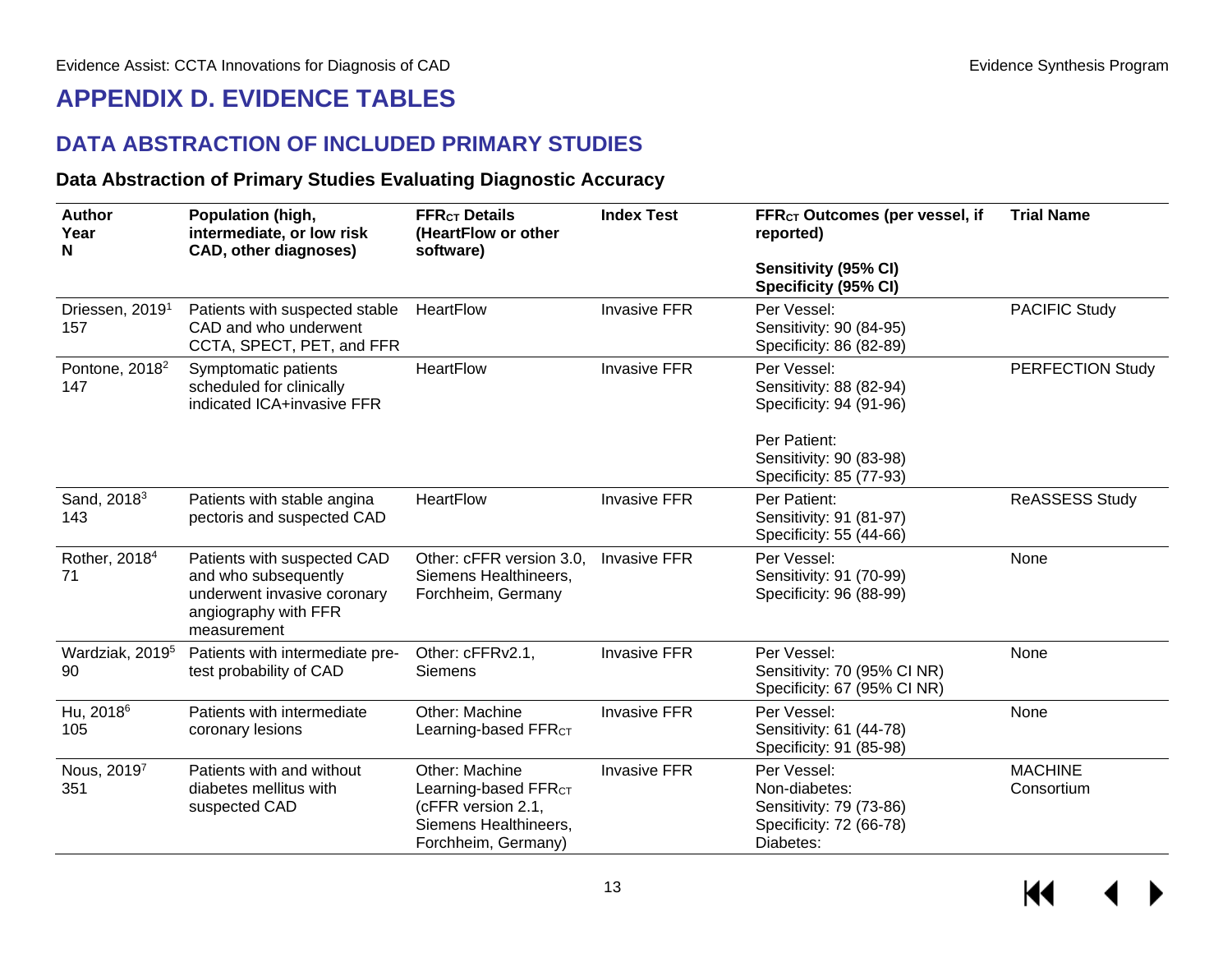| <b>Author</b><br>Year<br>N        | Population (high,<br>intermediate, or low risk<br><b>CAD, other diagnoses)</b>                                                                                                                     | <b>Index Test</b><br><b>FFR<sub>CT</sub></b> Details<br>(HeartFlow or other<br>software)                                                                                      |                     | FFR <sub>CT</sub> Outcomes (per vessel, if<br>reported)                                                                                                                                                                                                                                    | <b>Trial Name</b>            |
|-----------------------------------|----------------------------------------------------------------------------------------------------------------------------------------------------------------------------------------------------|-------------------------------------------------------------------------------------------------------------------------------------------------------------------------------|---------------------|--------------------------------------------------------------------------------------------------------------------------------------------------------------------------------------------------------------------------------------------------------------------------------------------|------------------------------|
|                                   |                                                                                                                                                                                                    |                                                                                                                                                                               |                     | Sensitivity (95% CI)<br>Specificity (95% CI)                                                                                                                                                                                                                                               |                              |
|                                   |                                                                                                                                                                                                    |                                                                                                                                                                               |                     | Sensitivity: 88 (77-98)<br>Specificity: 80 (70-90)                                                                                                                                                                                                                                         |                              |
| Fujimoto, 2018 <sup>8</sup><br>75 | Patients without known CAD in<br>whom CAD was suspected                                                                                                                                            | Other: Novel algorithm<br>employing fluid structure<br>interaction                                                                                                            | <b>Invasive FFR</b> | Per Vessel:<br>Sensitivity: 90.9 (78.3-97.5)<br>Specificity: 78.3 (65.8-87.9)                                                                                                                                                                                                              | None                         |
| Ihdayhid, 2018 <sup>9</sup><br>46 | Patients with suspected CAD                                                                                                                                                                        | Other: Reduced-order<br><b>FFRCT</b>                                                                                                                                          | <b>Invasive FFR</b> | Per Vessel:<br>Sensitivity: 81 (62-94)<br>Specificity: 84 (71-92)                                                                                                                                                                                                                          | None                         |
| Kishi, 2018 <sup>10</sup><br>61   | Patients with a lesion of<br>intermediate-diameter stenosis<br>(25%-69%) at CCTA who<br>underwent FFR measurement<br>within 90 days.                                                               | Other: Three different<br>computational fluid<br>dynamics-based FFR <sub>CT</sub><br>algorithms. Toshiba<br>Cardiac Analysis<br>Package,<br>Toshiba Medical<br><b>Systems</b> | <b>Invasive FFR</b> | Murray Law:<br>Per Vessel:<br>Sensitivity: 90.9 (73.9-98.3)<br>Specificity: 82.1 (72.4-86.2)<br>Huo-Kassab Rule:<br>Per Vessel:<br>Sensitivity: 86.4 (69.0-96.0)<br>Specificity: 84.6 (74.8-90.0)<br>TAG:<br>Per Vessel:<br>Sensitivity: 94.9 (85.9-99.0)<br>Specificity: 86.4 (70.5-93.6) | None                         |
| Coenen, 2018 <sup>11</sup><br>351 | Patients receiving CCTA and<br>invasive FFR at 5 study sites<br>without complicated invasive<br>FFR pressure wire position,<br>non-diagnostic CCTA image<br>quality and incomplete CTA<br>coverage | Other:<br>Machine Learning- or<br>computational fluid<br>dynamics-based FFR <sub>CT</sub> .<br>cFFR version 1.4,<br><b>Siemens Healthcare</b><br>GmbH                         | <b>Invasive FFR</b> | ML-based:<br>Per Vessel:<br>Sensitivity: 81 (75-86)<br>Specificity: 76 (71-81)<br>CFD-based:<br>Per Vessel:<br>Sensitivity: 82 (77-87)<br>Specificity: 76 (71-81)                                                                                                                          | <b>MACHINE</b><br>Consortium |

Abbreviations: CAD – coronary artery disease; CCTA – coronary computed tomography angiography; CFD – computational fluid dynamics; FFR – fractional flow reserve; FFR<sub>CT</sub> – fractional flow reserve using computed tomography; ICA – invasive coronary angiography; ML – machine-learning; PET – positron emission tomography; SPECT – single-photon emission computed tomography; TAG – transluminal attenuation gradient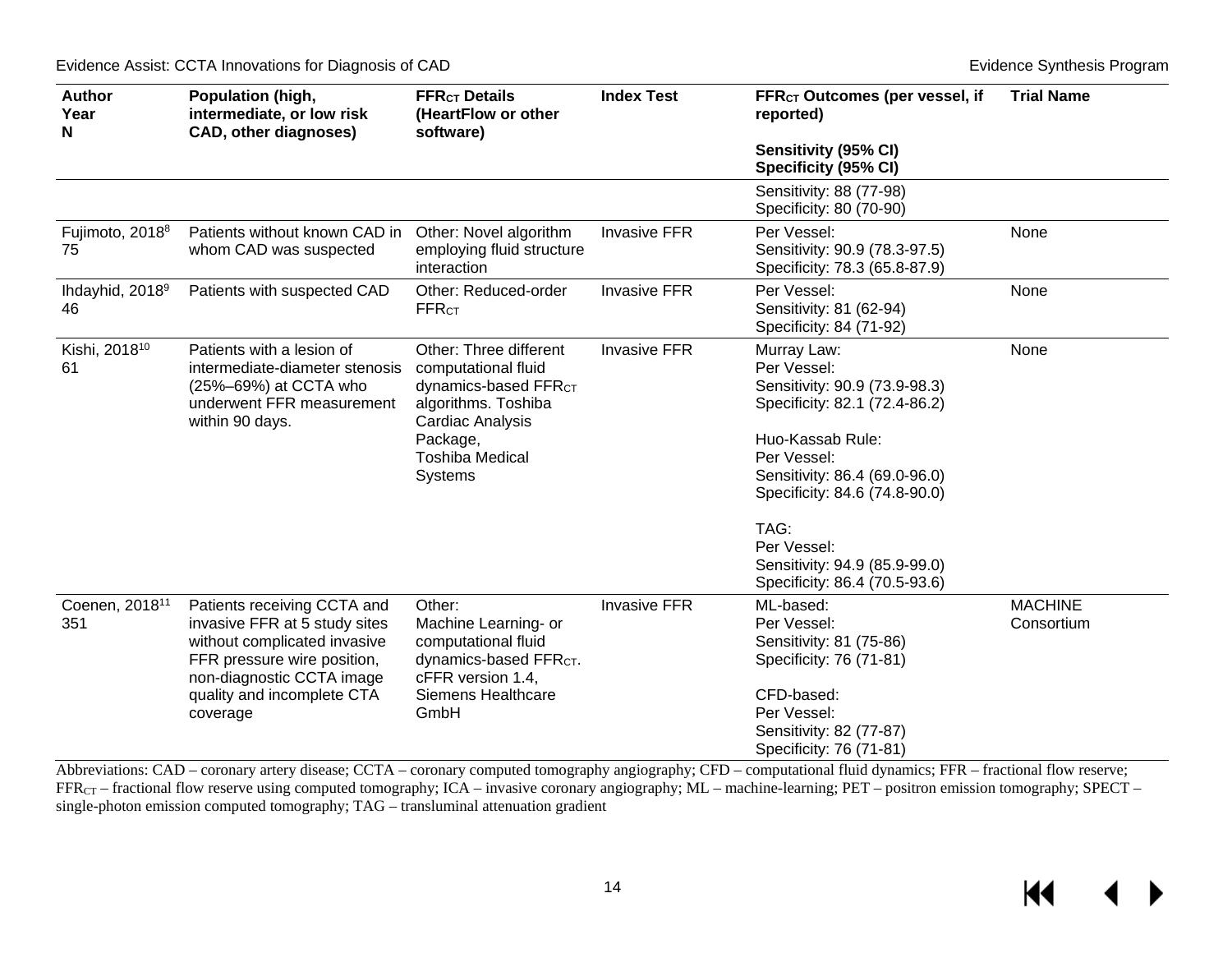### **Data Abstraction of Primary Studies Evaluating Other Outcomes**

<span id="page-16-0"></span>

| Author, Year<br><b>Trial Name</b><br><b>Study Design</b><br>N                                                | <b>Population</b><br>(high,<br>intermediate, or<br>low risk CAD,<br>other<br>diagnoses)                   | <b>FFR<sub>CT</sub></b> Details<br>(HeartFlow or<br>other<br>software);<br>Comparator | <b>Clinical Outcomes</b><br>(planned ICA with<br>no significant<br>obstructive CAD) | <b>MACE outcomes:</b><br>death, myocardial<br>infarction, etc.                                | <b>Other adverse</b><br>events                                                                                                                                                                                                     | <b>Cost outcomes</b>                                                                                                                                                                                                                                                                                                                                                                    | <b>QoL Outcomes</b>                                                                                                                                                                      |
|--------------------------------------------------------------------------------------------------------------|-----------------------------------------------------------------------------------------------------------|---------------------------------------------------------------------------------------|-------------------------------------------------------------------------------------|-----------------------------------------------------------------------------------------------|------------------------------------------------------------------------------------------------------------------------------------------------------------------------------------------------------------------------------------|-----------------------------------------------------------------------------------------------------------------------------------------------------------------------------------------------------------------------------------------------------------------------------------------------------------------------------------------------------------------------------------------|------------------------------------------------------------------------------------------------------------------------------------------------------------------------------------------|
| Colleran, 2017 <sup>12</sup><br><b>PLATFORM</b><br>(German sub-<br>analysis)<br>Prospective<br>cohort<br>116 | Patients with<br>intermediate<br>likelihood of<br>obstructive CAD,<br>without known<br>CAD                | HeartFlow;<br>Usual care                                                              | ICA with no<br>obstructive CAD:<br>7.7% FFRCT VS<br>85.9% usual care                | None                                                                                          | No adverse clinical<br>events at 1 year in<br>patients with<br>cancelled ICA based<br>On FFR <sub>CT</sub> results<br>Radiation exposure<br>significantly lower in<br>FFR <sub>CT</sub> cohort<br>compared to usual<br>care cohort | Mean 1 year of<br>patient cost<br>significantly lower<br>in FFR <sub>CT</sub> vs usual<br>care group                                                                                                                                                                                                                                                                                    | Greater<br>improvement in<br>QoL scores in<br>FFR <sub>CT</sub> group vs<br>usual care (EQ-<br>5D score)                                                                                 |
| Douglas, 2016 <sup>13</sup><br><b>PLATFORM</b><br>Prospective<br>cohort<br>584                               | Symptomatic<br>patients with<br>intermediate<br>likelihood of<br>obstructive CAD,<br>without known<br>CAD | HeartFlow;<br>Usual care                                                              | Same as Douglas<br>2015                                                             | 2 in each arm of the<br>planned invasive<br>group; 1 in the<br>planned non-<br>invasive group | No adverse clinical<br>events at 1 year in<br>patients with<br>cancelled ICA based<br>on FFR <sub>CT</sub> results                                                                                                                 | In the planned<br>invasive stratum,<br>mean 1 year of<br>patient cost was<br>33% lower in<br><b>FFRCT VS usual</b><br>care group<br>In the planned<br>noninvasive<br>stratum, mean 1<br>year of patient<br>cost did not differ<br>when using an<br>FFR <sub>CT</sub> cost<br>weight of zero,<br>but were higher<br>when using an<br><b>FFRCT COSt</b><br>weight equal to<br><b>CCTA</b> | <b>QoL</b> scores<br>similar at 1 year<br>for both groups;<br>in the<br>noninvasive<br>stratum, QoL<br>had higher<br>mean change in<br>FFR <sub>CT</sub> group vs<br>usual care<br>group |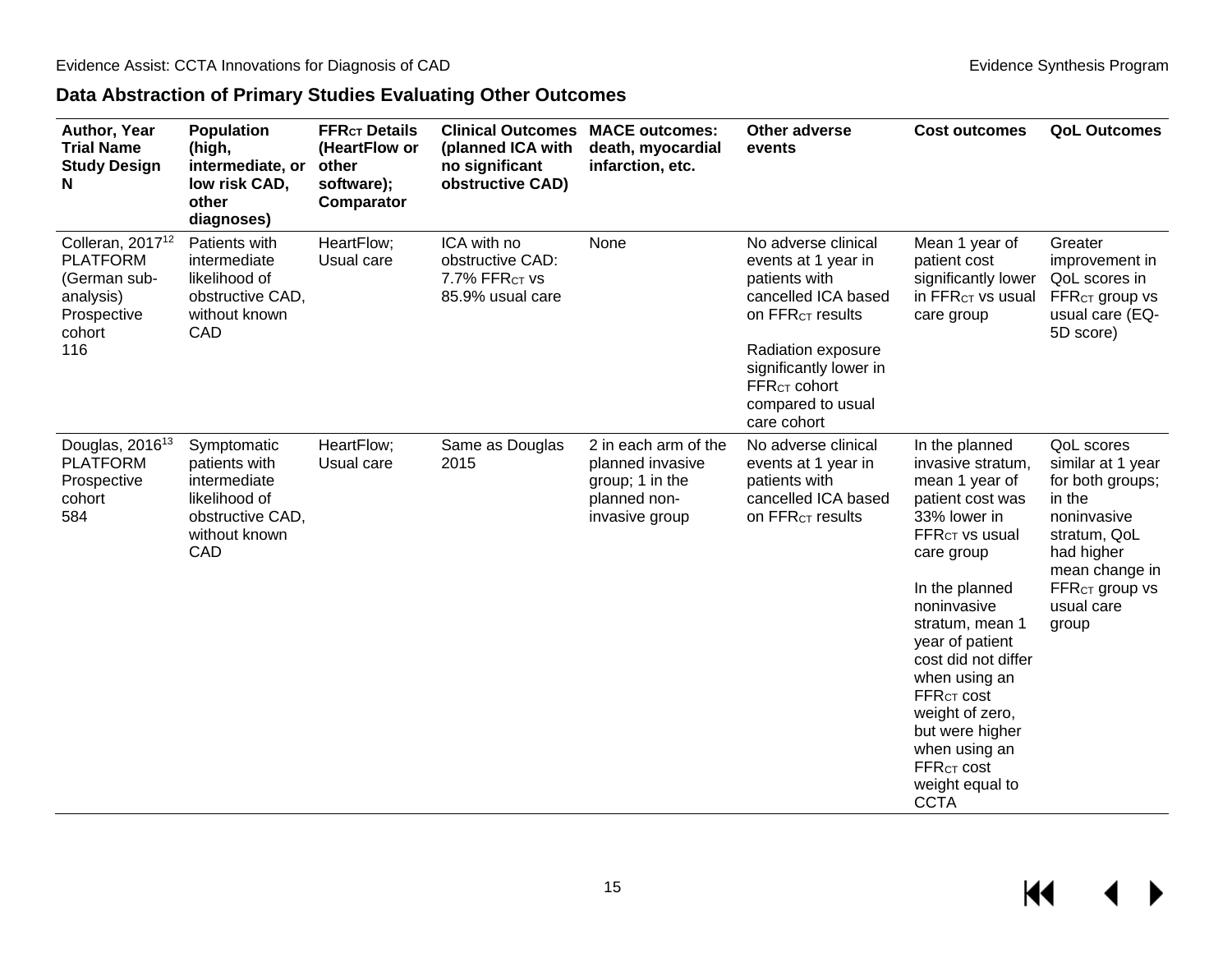| Author, Year<br><b>Trial Name</b><br><b>Study Design</b><br>N                  | <b>Population</b><br>(high,<br>intermediate, or<br>low risk CAD,<br>other<br>diagnoses)                                                                                                                  | <b>FFR<sub>CT</sub></b> Details<br>(HeartFlow or<br>other<br>software);<br>Comparator | <b>Clinical Outcomes</b><br>(planned ICA with<br>no significant<br>obstructive CAD)                                                                                             | <b>MACE outcomes:</b><br>death, myocardial<br>infarction, etc.                                                                                                                          | <b>Other adverse</b><br>events                                                                                                                                                                     | <b>Cost outcomes</b>                                                                                                                                                                                                                                                      | <b>QoL Outcomes</b>                                                                                                                                                                                                                                         |
|--------------------------------------------------------------------------------|----------------------------------------------------------------------------------------------------------------------------------------------------------------------------------------------------------|---------------------------------------------------------------------------------------|---------------------------------------------------------------------------------------------------------------------------------------------------------------------------------|-----------------------------------------------------------------------------------------------------------------------------------------------------------------------------------------|----------------------------------------------------------------------------------------------------------------------------------------------------------------------------------------------------|---------------------------------------------------------------------------------------------------------------------------------------------------------------------------------------------------------------------------------------------------------------------------|-------------------------------------------------------------------------------------------------------------------------------------------------------------------------------------------------------------------------------------------------------------|
| Douglas, 2015 <sup>14</sup><br><b>PLATFORM</b><br>Prospective<br>cohort<br>584 | Symptomatic<br>patients with<br>intermediate<br>likelihood of<br>obstructive CAD,<br>without known<br>CAD                                                                                                | HeartFlow;<br>Usual care                                                              | Planned ICA group:<br>ICA with no<br>obstructive CAD at<br>90 days: 12%<br><b>CCTA/FFRCTVS</b><br>73% usual care<br>61% (95% CI 53.0<br>$-68.7; P<.0001$                        | 2 MACE events in<br>the planned ICA<br>group; none in the<br>planned non-<br>invasive group                                                                                             | Cumulative radiation<br>exposure to 90 days<br>Was similar in FFR <sub>CT</sub><br>cohort as usual care<br>cohort<br>No difference in rates<br>of revascularization<br>between cohorts and<br>arms | Not reported                                                                                                                                                                                                                                                              | Not reported                                                                                                                                                                                                                                                |
| Fairbairn, 2018 <sup>15</sup><br><b>ADVANCE</b><br>Registry<br>cohort<br>5,083 | Clinically stable<br>patients with<br>symptoms for<br>CAD and<br>atherosclerosis                                                                                                                         | HeartFlow;<br><b>CCTA</b>                                                             | Reclassification<br>between<br>core lab CCTA<br>alone and CCTA<br>plus FFR <sub>CT</sub> -based<br>management plans<br>occurred in 66.9%<br>(95% CI 64.8 -<br>67.6) of patients | No death/myocardial<br>infarction occurred<br>within 90 days in<br>FFRcr > 0.80<br>19 (0.6%) MACE<br>and 14 (0.3%)<br>death/MI occurred in<br>Subjects with FFR <sub>CT</sub><br>< 0.80 | None                                                                                                                                                                                               | Not examined                                                                                                                                                                                                                                                              | Not examined                                                                                                                                                                                                                                                |
| Hlatky, 2015 <sup>16</sup><br><b>PLATFORM</b><br>Prospective<br>cohort<br>584  | Symptomatic<br>patients with<br>intermediate<br>likelihood of<br>obstructive CAD,<br>without known<br>CAD<br>74% had<br>atypical angina;<br>pre-test<br>probability of<br>coronary<br>disease was<br>49% | HeartFlow;<br>Usual care                                                              | Not reported                                                                                                                                                                    | Not reported                                                                                                                                                                            | Not reported                                                                                                                                                                                       | In the planned<br>ICA stratum,<br>mean costs 32%<br>lower among<br>FFR <sub>CT</sub> cohort vs<br>usual care cohort<br>In the<br>noninvasive<br>stratum, mean<br>costs were not<br>significantly<br>different between<br>FFR <sub>CT</sub> cohort vs<br>usual care cohort | In the planned<br>ICA stratum,<br><b>QoL</b> scores<br>were similar<br>between FFR <sub>CT</sub><br>and usual care<br>cohorts<br>In the<br>noninvasive<br>stratum, QoL<br>scores<br>improved more<br>in FFR <sub>CT</sub> cohort<br>vs usual care<br>cohort |

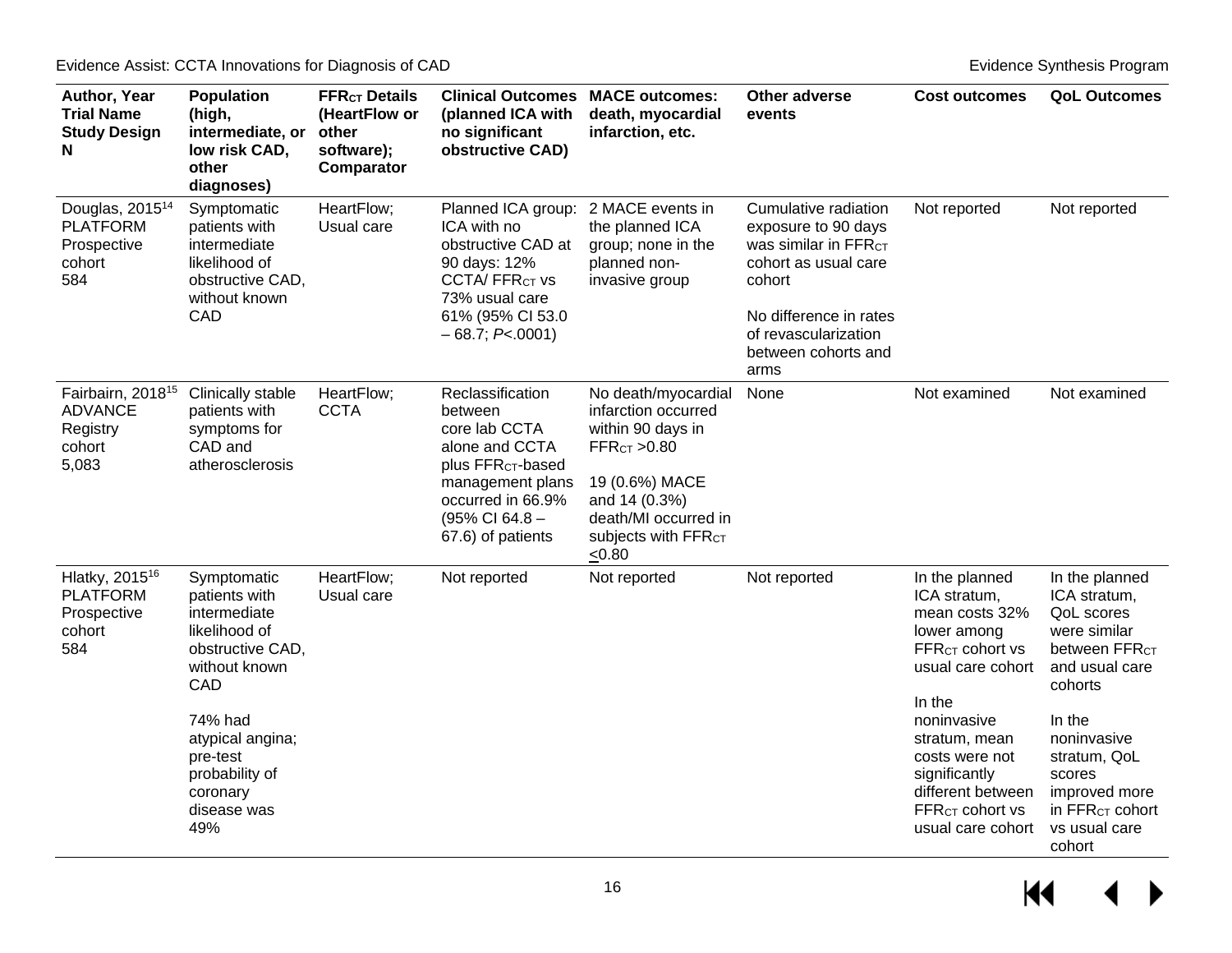Evidence Assist: CCTA Innovations for Diagnosis of CAD **Evidence** Synthesis Program **Evidence Synthesis Program** 

| Author, Year<br>Trial Name<br><b>Study Design</b><br>N                   | <b>Population</b><br>(high,<br>intermediate, or<br>low risk CAD,<br>other<br>diagnoses) | <b>FFR<sub>CT</sub></b> Details<br>(HeartFlow or<br>other<br>software);<br>Comparator | <b>Clinical Outcomes</b><br>(planned ICA with<br>no significant<br>obstructive CAD)                                        | <b>MACE outcomes:</b><br>death, myocardial<br>infarction, etc.                                                                                             | Other adverse<br>events | <b>Cost outcomes</b> | <b>QoL Outcomes</b> |
|--------------------------------------------------------------------------|-----------------------------------------------------------------------------------------|---------------------------------------------------------------------------------------|----------------------------------------------------------------------------------------------------------------------------|------------------------------------------------------------------------------------------------------------------------------------------------------------|-------------------------|----------------------|---------------------|
| Jang, 2016 <sup>17</sup><br><b>None</b><br>Retrospective<br>cohort<br>75 | Patients with<br><b>CCTA</b>                                                            | HeartFlow;<br>CCTA alone                                                              | $FFRCT$ changed<br>clinical<br>management in<br>55% of patients<br>and potentially<br>reduced the need<br>for ICA by 48%   | No significant<br>difference in 1-year<br>cardiovascular<br>events between<br>patients with<br>changed vs<br>unchanged<br>management after<br><b>FFRCT</b> | None                    | Not examined         | Not examined        |
| Jensen, 2018 <sup>18</sup><br>None<br>Retrospective<br>cohort<br>774     | Symptomatic<br>patients of<br>varying risk with<br>suspected stable<br>CAD              | HeartFlow;<br><b>CCTA</b>                                                             | Overall, in high-risk<br>patients having<br>CCTA+FFR <sub>CT</sub><br>performed, ICA<br>was cancelled in<br>75% (115/153). | 4 serious clinical<br>events occurred, but<br>not in any patients<br>with cancelled ICA<br>by CCTA with<br><b>selective FFRcT</b><br>testing               | Not reported            | Not examined         | Not examined        |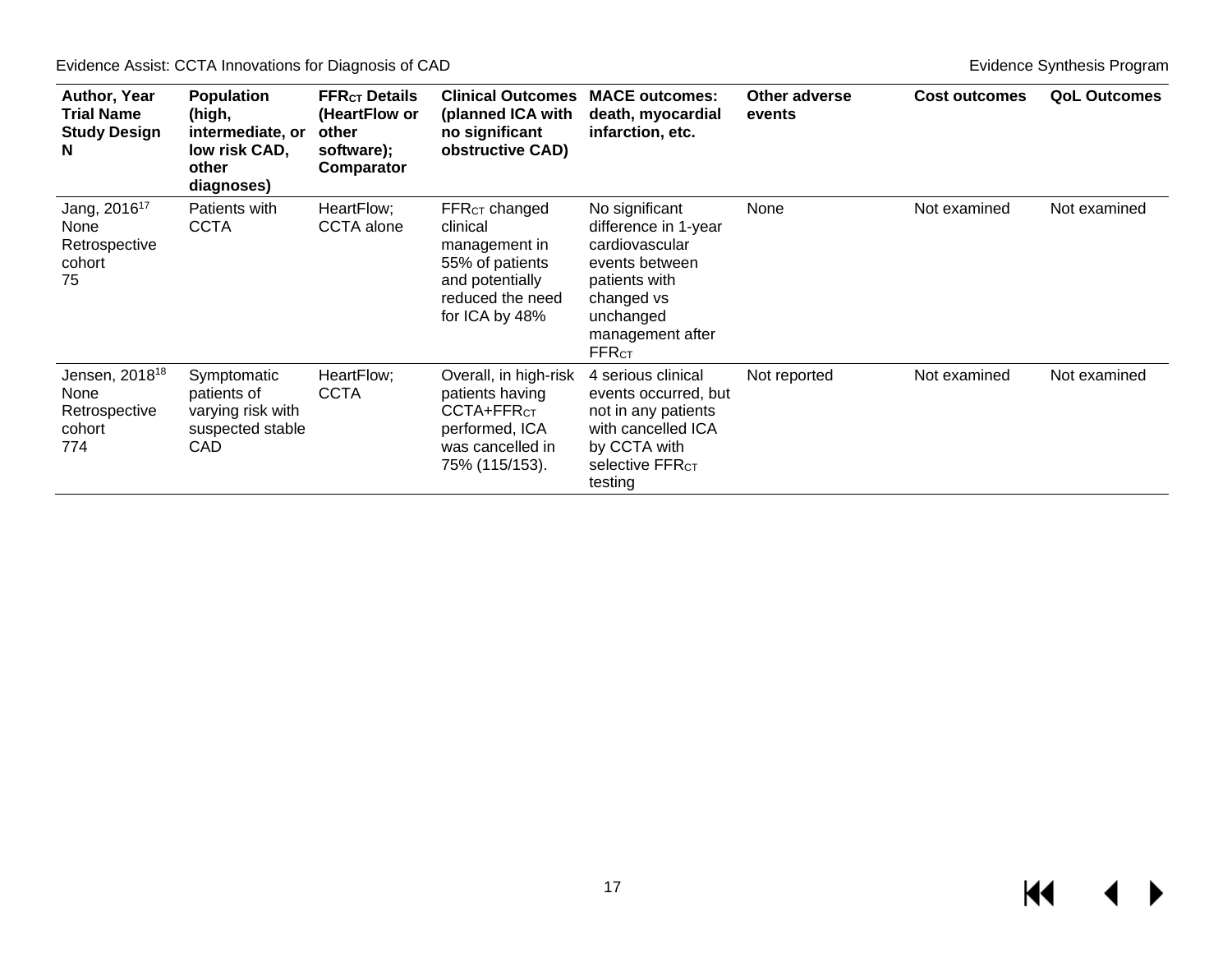| Author, Year<br><b>Trial Name</b><br><b>Study Design</b><br>N                | <b>Population</b><br>(high,<br>intermediate, or<br>low risk CAD,<br>other<br>diagnoses)            | <b>FFR<sub>CT</sub></b> Details<br>(HeartFlow or<br>other<br>software);<br>Comparator | <b>Clinical Outcomes MACE outcomes:</b><br>(planned ICA with<br>no significant<br>obstructive CAD)                                                                                             | death, myocardial<br>infarction, etc.                                                                                                                                                                                 | Other adverse<br>events | <b>Cost outcomes</b> | <b>QoL Outcomes</b> |
|------------------------------------------------------------------------------|----------------------------------------------------------------------------------------------------|---------------------------------------------------------------------------------------|------------------------------------------------------------------------------------------------------------------------------------------------------------------------------------------------|-----------------------------------------------------------------------------------------------------------------------------------------------------------------------------------------------------------------------|-------------------------|----------------------|---------------------|
| Norgaard,<br>201719<br>None<br>Retrospective<br>cohort<br>3,523              | Symptomatic<br>patients with<br>suspected CAD                                                      | HeartFlow; MPI                                                                        | Downstream ICA<br>utilization: fewer for<br><b>FFRCT VS</b><br>comparator<br>(absolute risk<br>difference: -4.2;<br>$95\%$ CI -6.9 - -1.6;<br>$P = .002$<br>Planned ICA with<br>no obstructive | Not reported                                                                                                                                                                                                          | None                    | Not examined         | Not examined        |
|                                                                              |                                                                                                    |                                                                                       | CAD: decreased for<br>FFR <sub>CT</sub> vs<br>comparator (-<br>12.8%; 95% CI -<br>$22.2 - -3.4$ ;<br>$P = .008$                                                                                |                                                                                                                                                                                                                       |                         |                      |                     |
|                                                                              |                                                                                                    |                                                                                       | Rate of<br>revascularization:<br>increased for<br><b>FFRCT VS</b><br>comparator (14.1%;<br>$95\%$ CI 3.3 - 24.9;<br>$P = .01$                                                                  |                                                                                                                                                                                                                       |                         |                      |                     |
| Norgaard,<br>2017c <sup>20</sup><br>None<br>Retrospective<br>cohort<br>1,248 | Symptomatic<br>patients with<br>suspected CAD<br>and<br>intermediate-<br>range coronary<br>lesions | HeartFlow;<br><b>CCTA</b>                                                             | Not reported                                                                                                                                                                                   | No patients having<br>FFR <sub>CT</sub> , ICA, or MPI<br>performed<br>experienced a<br><b>MACE</b><br>during follow-up,<br>including the 123<br>(66%) patients with<br>$FFRCT > 0.80$ in<br>whom ICA was<br>deferred. | Radiation exposure      | Not examined         | Not examined        |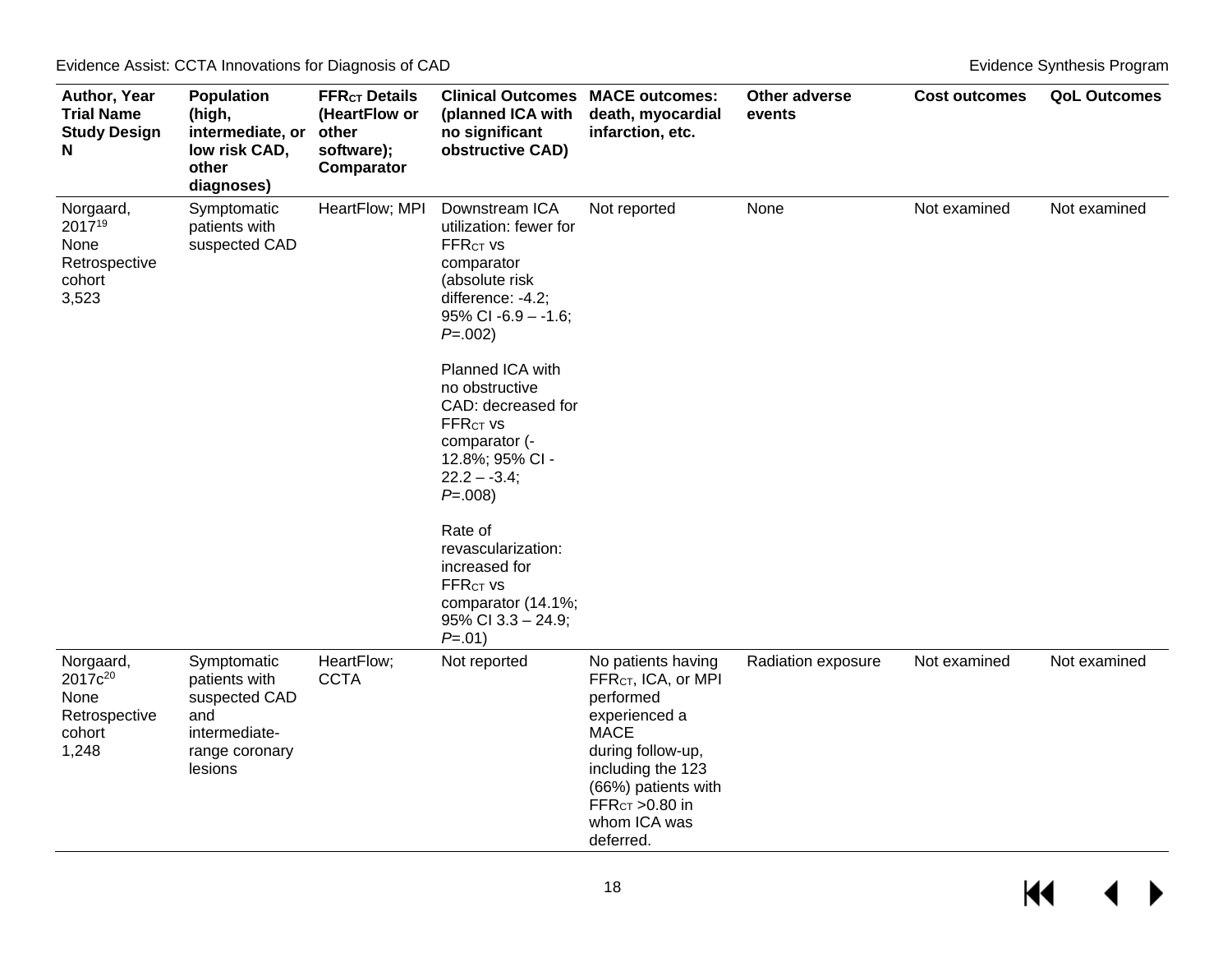#### Evidence Assist: CCTA Innovations for Diagnosis of CAD **Evidence** Synthesis Program **Evidence** Synthesis Program

Abbreviations: CAD – coronary artery disease; CCTA – coronary computed tomography angiography; CI – confidence interval; EQ-5D – EuroQOL scale; FFRCT – fractional flow reserve using computed tomography; HR – hazards ratio; ICA – invasive coronary angiography; MACE – major adverse cardiovascular event; MI – myocardial infarction; MPI – myocardial perfusion imaging; QoL – quality of life

### **QUALITY ASSESSMENT OF INCLUDED PRIMARY STUDIES**

#### **Quality Assessment of Diagnostic Accuracy Studies Using QUADAS-2**

| Author, Year                | Could the selection of<br>patients have introduced<br>bias?                                                                               | Could the conduct or<br>interpretation of the<br>index test have<br>introduced bias?                                                              | Could the reference<br>standard, its conduct, or<br>its interpretation have<br>introduced bias?                   | <b>Could the patient flow</b><br>have introduced bias?                                                                            | <b>Overall risk of bias</b> |
|-----------------------------|-------------------------------------------------------------------------------------------------------------------------------------------|---------------------------------------------------------------------------------------------------------------------------------------------------|-------------------------------------------------------------------------------------------------------------------|-----------------------------------------------------------------------------------------------------------------------------------|-----------------------------|
| Driessen, 2019 <sup>1</sup> | Low<br>Consecutively selected<br>patients with stable new-<br>onset chest pain and<br>suspected CAD                                       | Low<br>Researcher extracting<br><b>FFR<sub>CT</sub></b> values knew<br>placement of pressure<br>wire, but blinded to values                       | Low<br>FFR gold standard<br>functional assessment.<br>Cardiologists blinded to<br>CCTA, FFR <sub>CT</sub> results | Low<br>83% of vessels evaluated<br>by index test and<br>reference standard                                                        | Low                         |
| Pontone, 2018 <sup>2</sup>  | Low<br>Consecutive patients with<br>suspected CAD referred<br>for non-emergent, clinically<br>indicated ICA                               | Low<br>CCTA datasets sent to<br>HeartFlow. The index test<br>was conducted by a 3rd<br>party, off-site, and blinded<br>to the reference standard. | Low<br>FFR gold standard<br>functional assessment.<br>Cardiologists blinded to<br>CCTA, FFR <sub>CT</sub> results | Unclear<br>All patients underwent<br>ICA, but invasive FFR<br>measured in only 67%.<br>98% of patients had<br>FFR <sub>CT</sub> . | Unclear                     |
| Sand, 2018 <sup>3</sup>     | Unclear<br>Patients with stable chest<br>pain without known CAD<br>and presence of at least 1<br>coronary stenosis of 40%-<br>90% by CCTA | Low<br>Researchers had<br>information about lesions<br>of interest on CCTA, but<br>blinded to other clinical<br>data.                             | Low<br>FFR gold standard<br>functional assessment.<br>Cardiologists blinded to<br>CCTA, FFR <sub>CT</sub> results | Low<br>97% of patients had both<br>tests                                                                                          | Unclear                     |

<span id="page-20-1"></span><span id="page-20-0"></span>Abbreviations: CAD – coronary artery disease; CCTA – coronary computed tomography angiography; FFR – fractional flow reserve; FFR<sub>CT</sub> – fractional flow reserve using computed tomography; ICA – invasive coronary angiography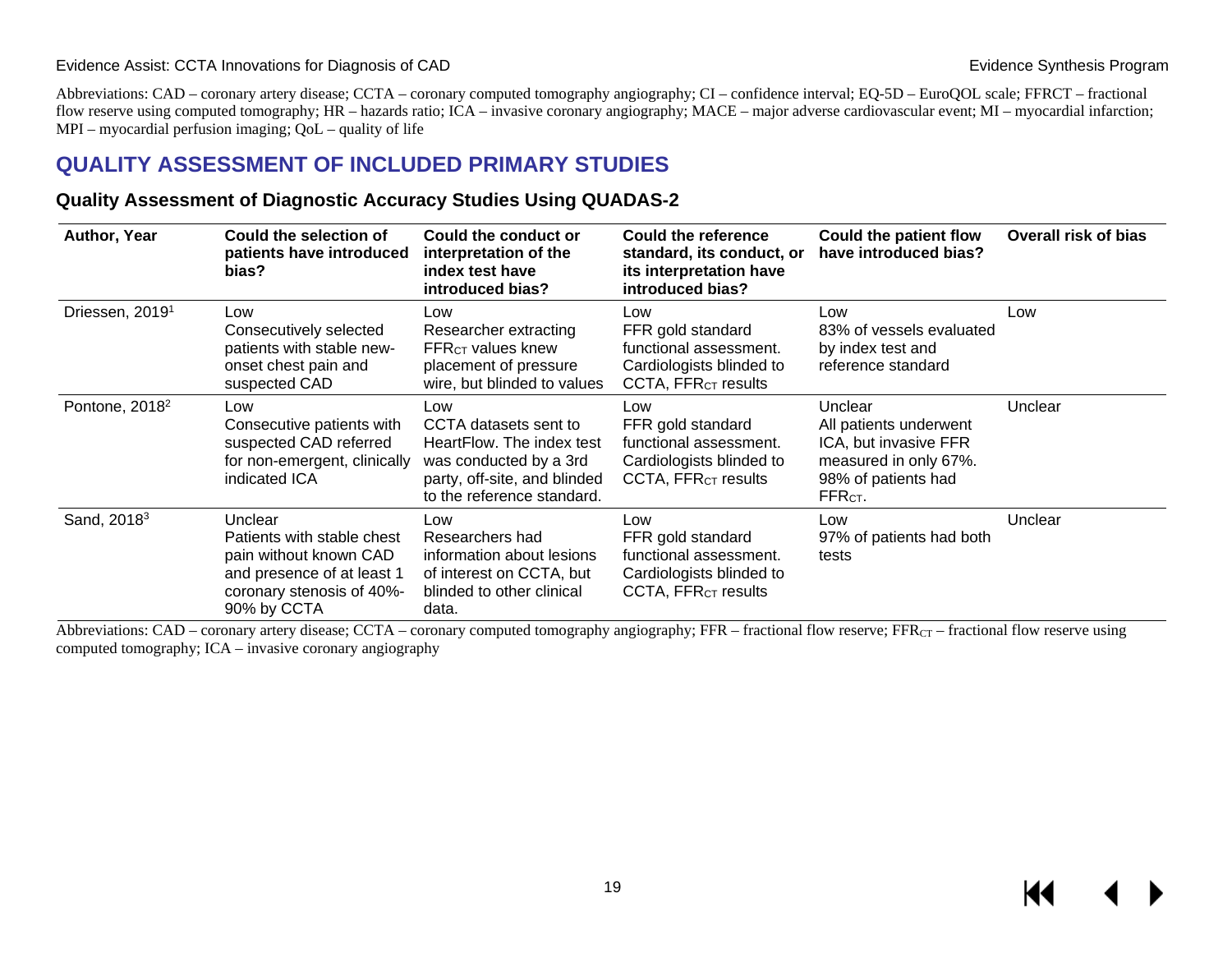#### **Quality Assessment of Observational Studies Using ROBINS-I**

<span id="page-21-0"></span>

| Author, Year                                                                  | <b>Selection bias</b><br>(High, Low,<br>Unclear)                                                                                               | <b>Bias in</b><br>classification<br>οf<br>interventions<br>(High, Low,<br>Unclear)                                                  | <b>Bias due to</b><br>departures from<br>intended<br>interventions<br>(High, Low,<br>Unclear)                                            | <b>Bias due to</b><br>measurement<br>of outcomes?<br>(High, Low,<br>Unclear)                                                     | <b>Bias due to</b><br>confounding?<br>(High, Low,<br>Unclear)                                                                                | <b>Bias due to</b><br>missing<br>data? (High,<br>Low,<br>Unclear)                        | <b>Bias in the</b><br>selection of<br>reported<br>results (High,<br>Low, Unclear) | <b>Overall</b><br>bias<br>(High,<br>Low,<br>Unclear) |
|-------------------------------------------------------------------------------|------------------------------------------------------------------------------------------------------------------------------------------------|-------------------------------------------------------------------------------------------------------------------------------------|------------------------------------------------------------------------------------------------------------------------------------------|----------------------------------------------------------------------------------------------------------------------------------|----------------------------------------------------------------------------------------------------------------------------------------------|------------------------------------------------------------------------------------------|-----------------------------------------------------------------------------------|------------------------------------------------------|
| Douglas,<br>201514/201613;<br>Hlatky,<br>$2015^{16}$ ;<br>Colleran,<br>201712 | Low<br>Consecutive<br>selection of<br>participants into 2<br>cohorts. Follow-<br>up from study<br>entry                                        | Low<br>Intervention<br>groups clearly<br>defined prior to<br>measurement of<br>outcomes.                                            | Low<br>All patients<br>received planned<br>usual care or<br>CCTA. 10%-12%<br>of requested<br>FFR <sub>CT</sub> could not<br>be completed | Low<br>ICA determined<br>by independent<br>core laboratory.<br>MACE data<br>adjudicated by<br>independent<br>committee           | Low<br>Groups well-<br>balanced;<br>propensity<br>score-matched<br>groups yielded<br>similar results                                         | Low<br>95%-100%<br>follow-up. All<br>participants<br>included in<br>analyses.            | Low<br>Prespecified<br>outcomes<br>reported                                       | Low                                                  |
| Fairbairn,<br>201815                                                          | Unclear<br>Consecutive<br>selection of<br>participants<br>meeting inclusion<br>criteria. Excluded<br>patients with<br>unclear CCTA<br>results. | Low<br>All patients had<br>CCTA and<br>those with<br>stenosis 30-<br>90% had FFR <sub>CT</sub>                                      | Low<br>96% of patients<br>with CCTA had<br><b>FFR<sub>CT</sub></b>                                                                       | Unclear<br>Core laboratory<br>knew<br>management<br>plan for CCTA<br>when making<br>management<br>plan for CCTA+<br><b>FFRct</b> | Low<br>Same patients<br>getting CCTA<br>and CCTA+<br><b>FFRCT</b>                                                                            | Low<br>All of those<br>with CCTA+<br>$FFRCT$ had<br>management<br>plans re-<br>evaluated | Low<br>Prespecified<br>outcomes<br>reported                                       | Unclear                                              |
| Jensen,<br>201818                                                             | Low<br>All patients<br>referred for non-<br>emergent ICA or<br><b>CCTA</b>                                                                     | Unclear<br>Unclear who got<br>FFR <sub>cT</sub> and how<br>that was<br>determined                                                   | Unclear<br>Unclear who got<br>FFR <sub>cT</sub> and how<br>that was<br>determined                                                        | Unclear<br>Unclear how<br>outcomes were<br>obtained                                                                              | Unclear<br>Data on who<br>patients who<br>got FFR <sub>CT</sub> and<br>those who<br>didn't not<br>reported                                   | Low<br>Included all<br>patients in<br>analysis                                           | Low<br>Prespecified<br>outcomes<br>reported                                       | Unclear                                              |
| Norgaard,<br>201719                                                           | Low<br>Consecutive<br>cohorts of<br>patients with<br>suspected CAD                                                                             | Low<br>Intervention<br>groups defined<br>by time period<br>for the cohorts<br>and standard of<br>practice during<br>the time period | Low<br>FFR <sub>CT</sub> performed<br>in all but 4.3% of<br>those requested                                                              | Unclear<br>Unclear how<br>outcomes were<br>obtained                                                                              | Unclear<br>Differences in<br>patient groups<br>in the different<br>time periods,<br>but adjusted<br>using<br>propensity<br>score<br>matching | Low<br>Included all<br>patients in<br>analysis                                           | Low<br>Prespecified<br>outcomes<br>reported                                       | Unclear                                              |

Abbreviations: CAD – coronary artery disease; CCTA – coronary computed tomography angiography; FFR – fractional flow reserve; FFR<sub>CT</sub> – fractional flow reserve using computed tomography; ICA – invasive coronary angiography; MACE – major adverse cardiovascular event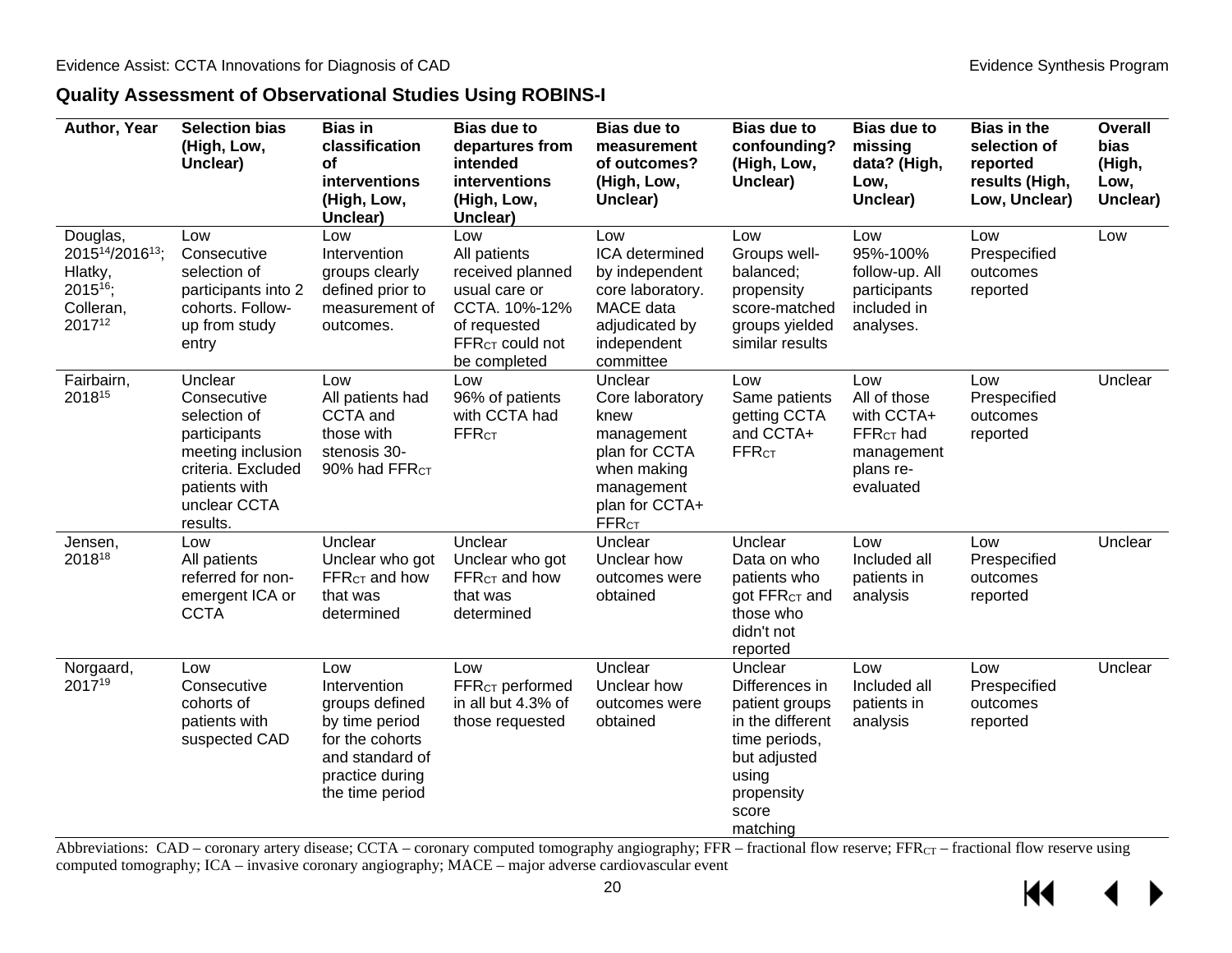## <span id="page-22-0"></span>**APPENDIX E. ONGOING HEARTFLOW STUDIES**

| PI or<br><b>Researcher</b><br><b>Institution</b>             | <b>Study Title</b><br><b>Identifier</b>                                                                                                                     | <b>Summary</b>                                                                                                                                                                                                                                                                                                                                                                                                                                                                                                                                                                                                            | <b>Status</b><br><b>Estimated</b><br>completion |
|--------------------------------------------------------------|-------------------------------------------------------------------------------------------------------------------------------------------------------------|---------------------------------------------------------------------------------------------------------------------------------------------------------------------------------------------------------------------------------------------------------------------------------------------------------------------------------------------------------------------------------------------------------------------------------------------------------------------------------------------------------------------------------------------------------------------------------------------------------------------------|-------------------------------------------------|
| David<br>Brown, MD<br><b>Baylor</b><br>Research<br>Institute | HeartFlow (AFFECTS)<br>NCT02973126                                                                                                                          | The overall objective of the AFFECTS<br>Study is to assess agreement between<br>SPECT and FFR <sub>CT</sub> in identifying vessel-<br>specific, hemodynamically significant<br>CAD in patients scheduled for invasive<br>coronary angiography (ICA) based on<br>abnormal SPECT myocardial perfusion<br>scans. In particular, the study will<br>evaluate the ability of FFR <sub>CT</sub> to correctly<br>rule out hemodynamically significant<br>CAD in patients with non-significant CAD<br>or normal coronary arteries who had<br>positive SPECT scans.                                                                 | Recruiting<br>October<br>2020                   |
| Manesh<br>Patel, MD<br>HeartFlow,<br>Inc.                    | Assessing Diagnostic Value of<br>Non-invasive FFR <sub>CT</sub> in<br>Coronary Care (ADVANCE)<br>NCT02499679                                                | The objective of the HeartFlow<br>ADVANCE Registry is to evaluate utility,<br>clinical outcomes and resource utilization<br>of FFR <sub>CT</sub> -guided evaluation in clinically<br>stable, symptomatic patients with<br>coronary artery disease (CAD) in order<br>to further inform patients, health care<br>providers, and other stakeholders about<br>which technologies are most effective<br>and efficient in the diagnosis and<br>management of CAD.                                                                                                                                                               | Enrolling by<br>invitation<br>February<br>2021  |
| Pamela <sub>S</sub><br>Douglas<br>HeartFlow,<br>Inc.         | The PRECISE Protocol:<br>Prospective Randomized Trial<br>of the Optimal Evaluation of<br>Cardiac Symptoms and<br>Revascularization (PRECISE)<br>NCT03702244 | PRECISE will evaluate whether a<br>precision evaluation strategy that<br>combines contemporary risk stratification<br>using the PROMISE Risk Tool with<br>functional and anatomic noninvasive<br>evaluation with CCTA with selective<br>FFR <sub>CT</sub> can improve outcomes over usual<br>care in stable chest pain patients while<br>safely deferring further testing in low-risk<br>patients and reducing cost overall                                                                                                                                                                                               | Not yet<br>recruiting<br>December<br>2019       |
| Michael<br>Poon, MD<br>HeartFlow,<br>Inc.                    | The Value of CT Fractional<br>Flow Reserve (VFFRCTA)<br>NCT03026283                                                                                         | This study will assess the capability of<br>FFR <sub>CT</sub> to enhance performance on both<br>negative and positive predictive value for<br>less experienced readers by providing<br>feedback based on FFR <sub>CT</sub> evaluation.<br>CCTA readers will be grouped in two<br>categories: those with more than 10<br>years reading experience and those with<br>less than 10 years reading experience.<br>Each CCTA will be read by a less<br>experienced and a more experienced<br>reader. Results from each reader will be<br>correlated with each other and with the<br>FFR <sub>CT</sub> and invasive FFR results. | Enrolling by<br>invitation<br>September<br>2018 |

KI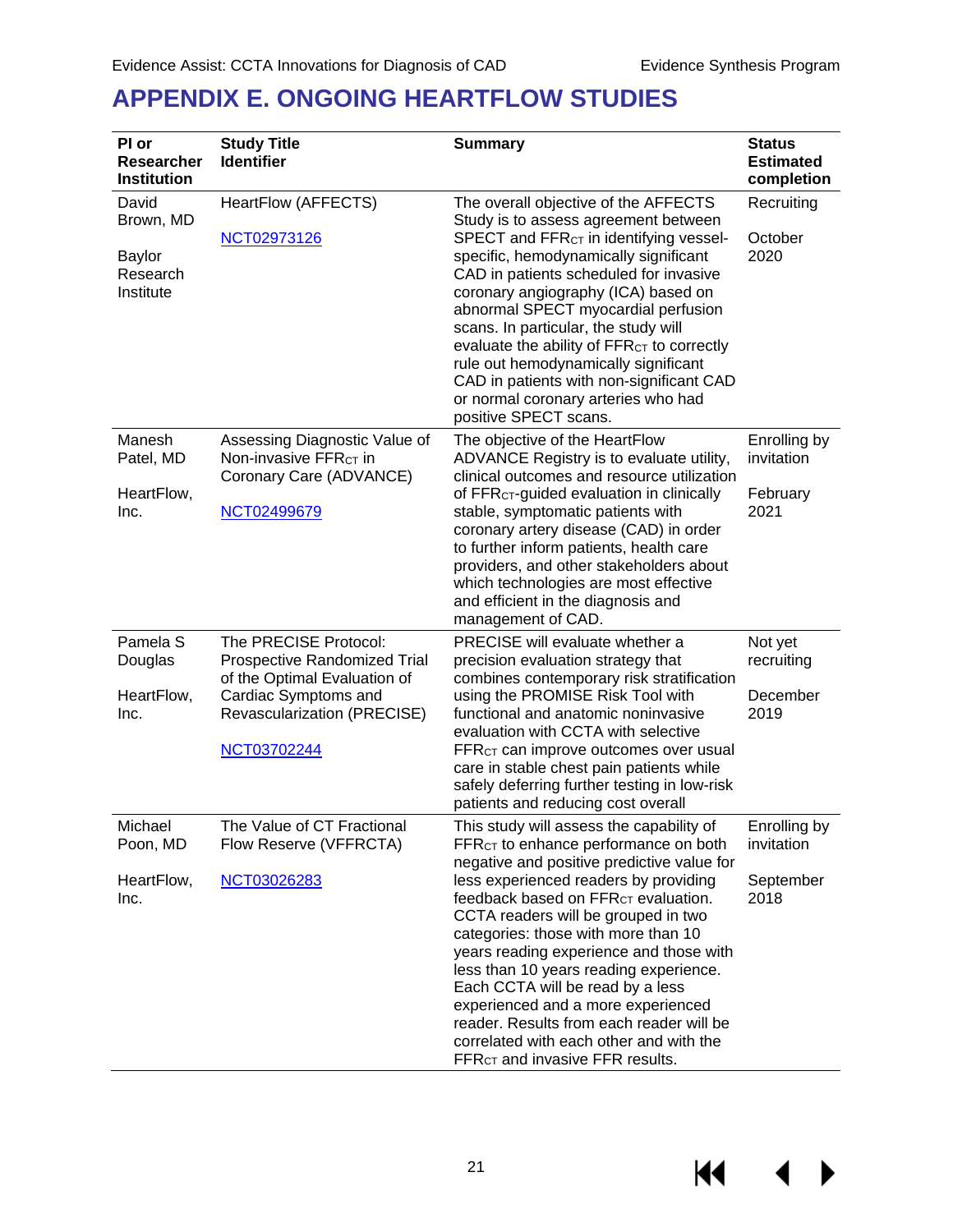| Patrick W<br>Serruys,<br>Prof. dr.<br>ECRI bv                                     | A Multicentre, Pilot Study to<br>Evaluate the Safety and the<br>Feasibility of Planning and<br><b>Execution of Surgical</b><br><b>Revascularization in Patients</b><br><b>With Complex Coronary Artery</b><br>Disease, Based Solely on<br><b>MSCT Imaging Utilizing GE</b><br><b>Healthcare Revolution CT and</b><br>HeartFlow FFR <sub>CT</sub><br>(CABGRevolution) | The CABG-REVOLUTION study is an<br>investigator-initiated single-arm,<br>multicenter, prospective study for<br>patients with 3-vessel disease (with or<br>without left-main involvement) referred to<br><b>CABG</b> treatment. Surgical<br>revascularization strategy and treatment<br>planning will be solely based on MSCT<br>(with FFR <sub>CT</sub> ) without knowledge of the<br>anatomy defined by conventional cine-<br>angiography.                                                                                                                                                                                                                                                                                                     | Not yet<br>recruiting<br>January 30,<br>2020       |
|-----------------------------------------------------------------------------------|----------------------------------------------------------------------------------------------------------------------------------------------------------------------------------------------------------------------------------------------------------------------------------------------------------------------------------------------------------------------|-------------------------------------------------------------------------------------------------------------------------------------------------------------------------------------------------------------------------------------------------------------------------------------------------------------------------------------------------------------------------------------------------------------------------------------------------------------------------------------------------------------------------------------------------------------------------------------------------------------------------------------------------------------------------------------------------------------------------------------------------|----------------------------------------------------|
|                                                                                   | <b>NCT03851276</b>                                                                                                                                                                                                                                                                                                                                                   |                                                                                                                                                                                                                                                                                                                                                                                                                                                                                                                                                                                                                                                                                                                                                 |                                                    |
| <b>Bernard De</b><br>Bruyne, MD,<br><b>PhD</b><br>Onze Lieve<br>Vrouw<br>Hospital | Precise Percutaneous Coronary<br>Intervention Plan (P3) Study<br><b>NCT03782688</b>                                                                                                                                                                                                                                                                                  | The Precise Percutaneous Coronary<br>Intervention (PCI) Plan Study is an<br>investigator-initiated, international and<br>multicenter study of patients with an<br>indication for PCI aiming at assessing<br>the agreement and accuracy of the<br>HeartFlow Planner with invasive FFR as<br>a reference.                                                                                                                                                                                                                                                                                                                                                                                                                                         | Recruiting<br>January 15,<br>2021                  |
| Hiromasa<br>Otake, MD<br>Kobe<br><b>University</b>                                | <b>Evaluation of Fractional Flow</b><br>Reserve Calculated by<br><b>Computed Tomography</b><br>Coronary Angiography in<br>Patients Undergoing TAVR<br>(FORTUNA)<br>NCT03665389                                                                                                                                                                                       | The objective of this study is to evaluate<br>the relationship between FFR derived<br>from FFR <sub>CT</sub> before transcatheter aortic<br>valve replacement (TAVR) and FFR after<br>TAVR to investigate whether FFR <sub>CT</sub> is<br>useful for evaluating myocardial<br>ischemia of severe AS. Furthermore, by<br>measuring the instantaneous wave-free<br>ratio (iFR) which is a physiological<br>diagnostic method of coronary artery<br>stenosis before and after TAVR and<br>comparing iFR (iFR before and after<br>TAVR) and FFR (FFR after TAVR) with<br>FFR <sub>CT</sub> (FFR <sub>CT</sub> before and after TAVR). It<br>also aims to deepen understanding of<br>resting coronary artery physiology in<br>aortic valve stenosis. | Not yet<br>recruiting<br>March 31,<br>2022         |
| Bon-Kwon<br>Koo, MD,<br>PhD<br>Seoul<br>National<br><b>University</b><br>Hospital | Exploring the Mechanism of<br>Plaque Rupture in Acute<br><b>Coronary Syndrome Using</b><br>Coronary CT Angiography and<br><b>Computational Fluid Dynamics</b><br>II (EMERALD II) Study<br>(EMERALD II)<br>NCT03591328                                                                                                                                                | The EMERALD II study is a<br>multinational, multicenter, and<br>retrospective study. ACS patients who<br>underwent CCTA from 2 months to 3<br>years prior to the event will be<br>retrospectively identified. Plaques in the<br>non-culprit vessels will be regarded as a<br>primary control group.                                                                                                                                                                                                                                                                                                                                                                                                                                             | Enrolling by<br>invitation<br>December<br>31, 2020 |
| Patrick W<br>Serruys,<br>Prof. dr.<br>ECRI bv                                     | <b>Multislice Computed</b><br>Tomography Assessment of<br>PCSK9 Inhibition on Coronary<br>Perfusion (MARKOV)<br>NCT03851263                                                                                                                                                                                                                                          | The MARKOV study is an investigator-<br>sponsored single arm, prospective study<br>to assess the effect of evolocumab on<br>the improvement in coronary flow<br>(FFR <sub>CT</sub> ) after 18 and 36 months of<br>treatment in patients with coronary<br>atherosclerosis.                                                                                                                                                                                                                                                                                                                                                                                                                                                                       | Not yet<br>recruiting<br>February<br>24, 2023      |

22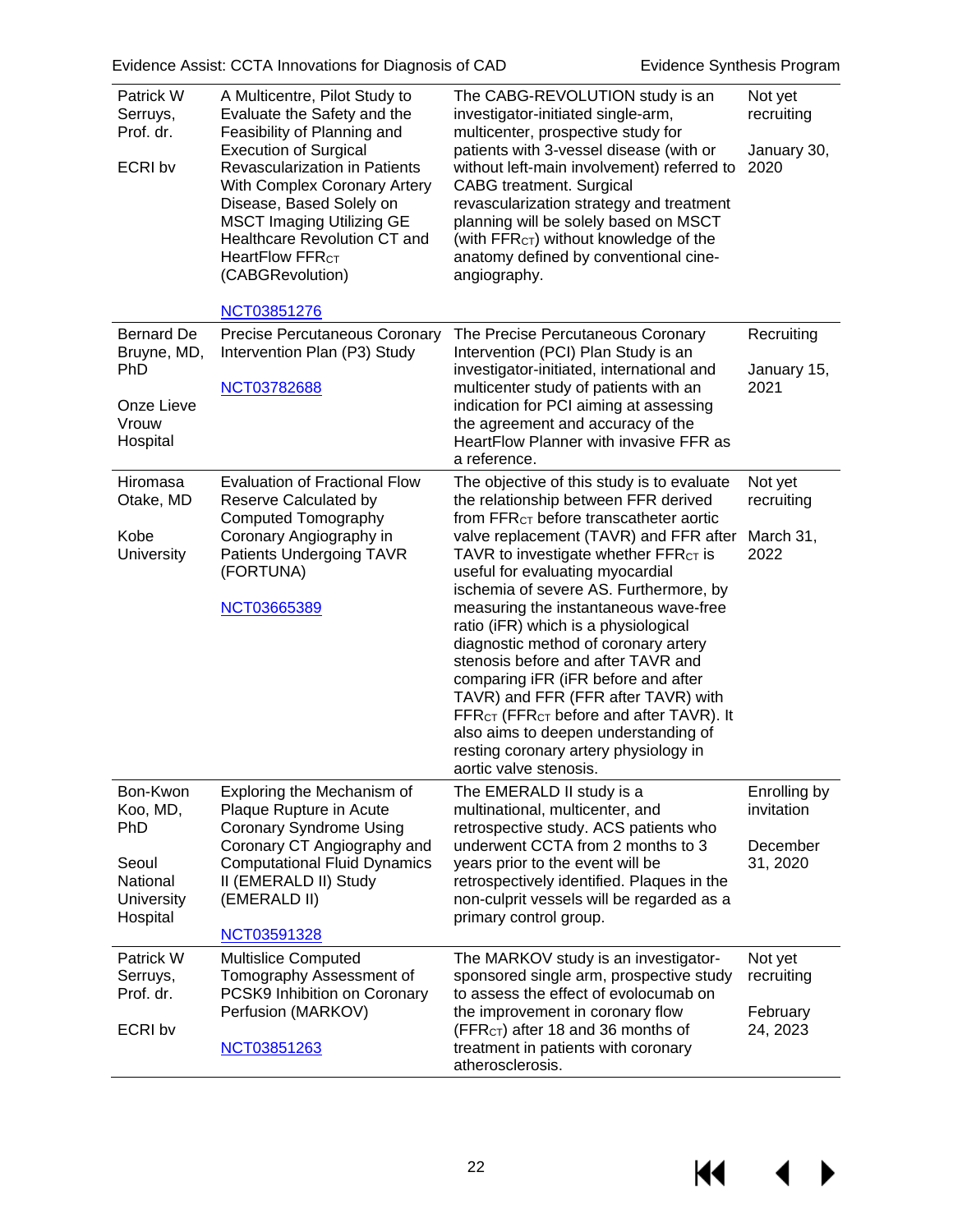### **PEER REVIEW DISPOSITION**

<span id="page-24-0"></span>

| #              | <b>Comment</b>                                                                                                                                                                                                                                                                                                                                                                                                                                                                                                                              | <b>Response</b>                                                                                                                                                                                                                                                                                                                                                                                                                                                                                                                                                                                                                                                                                                                                                                                                                                |  |  |  |
|----------------|---------------------------------------------------------------------------------------------------------------------------------------------------------------------------------------------------------------------------------------------------------------------------------------------------------------------------------------------------------------------------------------------------------------------------------------------------------------------------------------------------------------------------------------------|------------------------------------------------------------------------------------------------------------------------------------------------------------------------------------------------------------------------------------------------------------------------------------------------------------------------------------------------------------------------------------------------------------------------------------------------------------------------------------------------------------------------------------------------------------------------------------------------------------------------------------------------------------------------------------------------------------------------------------------------------------------------------------------------------------------------------------------------|--|--|--|
|                | Reviewer #1                                                                                                                                                                                                                                                                                                                                                                                                                                                                                                                                 |                                                                                                                                                                                                                                                                                                                                                                                                                                                                                                                                                                                                                                                                                                                                                                                                                                                |  |  |  |
|                | Page 7 table 1 – if the patients who have intermediate lesions on CCTA were to<br>undergo standard myocardial perfusion imaging (MPI) to assess for ischemia, as<br>opposed to the HeartFlow technique, the improvement in sensitivity and specificity<br>would be at least as good as noted with HeartFlow. MPI is widely available already<br>across the VA system and can be performed at much lower cost and without any need<br>for additional infrastructure investments.                                                             | We agree that CCTA is just one of many available<br>noninvasive diagnostic tests, including standard<br>MPI. We added to the evidence gaps section: "we<br>found no evidence that would justify substituting<br>CCTA with FFR <sub>CT</sub> for another noninvasive test such<br>as nuclear MPI, especially in settings where nuclear<br>MPI is used in accordance with current practice<br>guidelines and is part of a well-established<br>workflow. Additionally, we found no studies that<br>compared FFR <sub>CT</sub> to any other specific noninvasive<br>diagnostic technologies. Direct evidence about how<br>FFR <sub>CT</sub> compares to other widely used noninvasive<br>diagnostic tests used in the VA is a necessary<br>precondition for considering substituting CCTA with<br>FFR <sub>CT</sub> for another noninvasive test." |  |  |  |
| $\overline{2}$ | Page 8 - adequacy of images. In a carefully selected research setting, including sites<br>with significant experience and expertise in CCTA testing, there was a 10-13% failure<br>rate for CCTA imaging due to poor image quality. In a real world setting, where imaging<br>equipment is very likely to be inferior and where physician and technician expertise is<br>very likely to be inferior, the failure rate would be expected to be much higher. This<br>could significantly limit the applicability of this technique to the VA. | A sentence has been added to the "adequacy of<br>images" section explaining that the failure rate may<br>be even higher in real world settings.                                                                                                                                                                                                                                                                                                                                                                                                                                                                                                                                                                                                                                                                                                |  |  |  |
| 3              | Page 11, the scenarios do not mention by far the largest proportion of patients who<br>might undergo cardiac imaging evaluation in the VA, namely patients with established<br>CAD. We are not familiar with any evidence in this population, therefore the lack of data<br>in this critical group limits applicability of the HeartFlow technique in the VA.                                                                                                                                                                               | Yes, the scenarios do not mention patients with<br>established CAD because we did not identify any<br>evidence of HeartFlow FFR <sub>CT</sub> use in that population.<br>Because patients with established CAD are the<br>highest utilizers of cardiac imaging evaluation in the<br>VA, we agree that this limits the relevance of the<br>HeartFlow FFR <sub>CT</sub> technology itself. We added<br>clarification about this point to the Impact section on<br>page 13: "Although the majority of ICAs in the VA<br>are done for patients who have known CAD, the<br>below described scenarios do not mention this type<br>of FFRct utilization because it has not been studied<br>in this population."                                                                                                                                       |  |  |  |

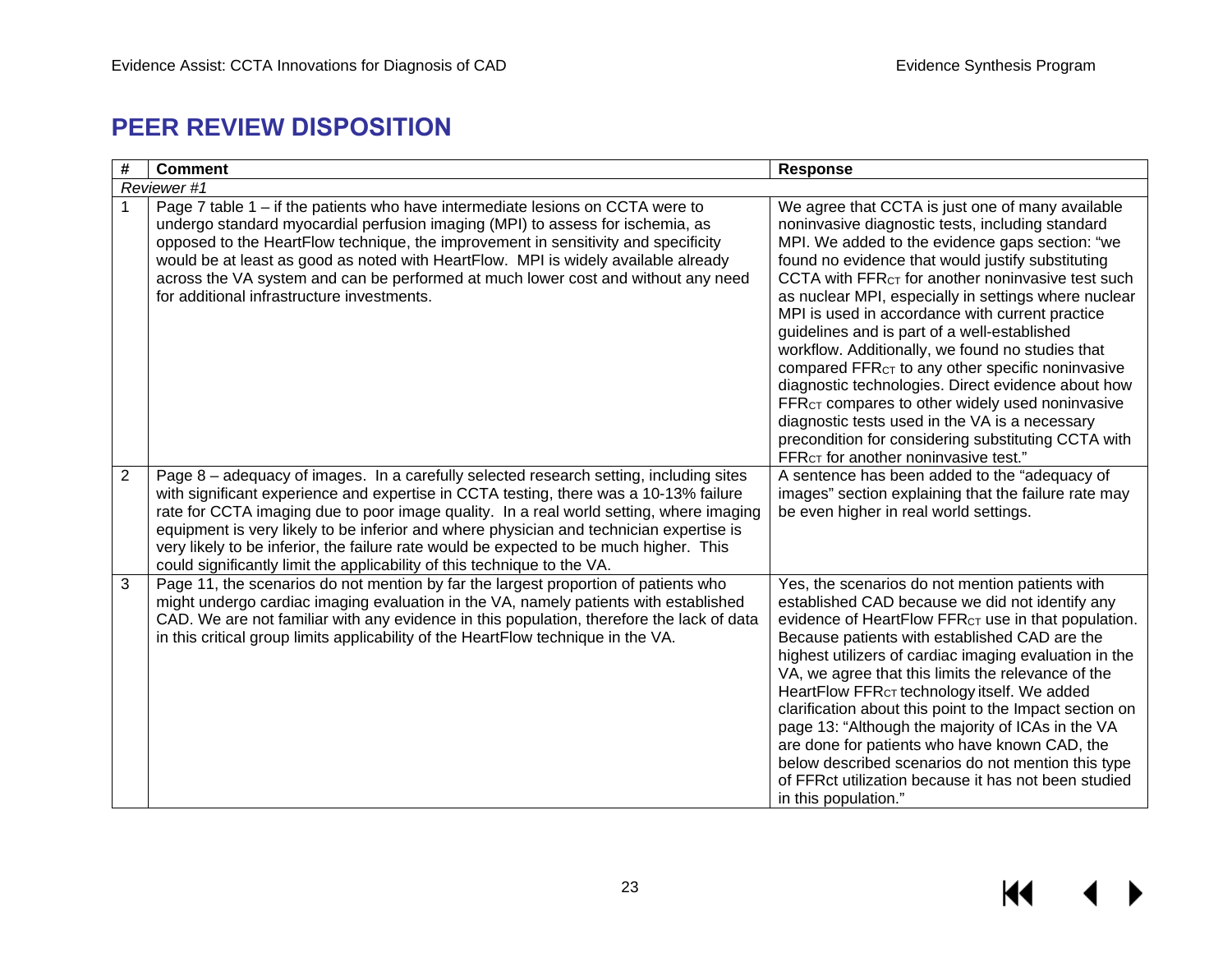| 4              | Page 11, scenario 1 - the 25% of patients who are undergoing invasive assessment                                                                                                                                                                                                                                        | We agree that HeartFlow FFR <sub>CT</sub> is not the only                    |
|----------------|-------------------------------------------------------------------------------------------------------------------------------------------------------------------------------------------------------------------------------------------------------------------------------------------------------------------------|------------------------------------------------------------------------------|
|                | without noninvasive testing could be improved using other standard, less costly, and                                                                                                                                                                                                                                    | available alternative. Thus, we a statement that                             |
|                | readily available imaging techniques like MPI.                                                                                                                                                                                                                                                                          | other non-invasive tests as well as FFR <sub>CT</sub> could also             |
|                |                                                                                                                                                                                                                                                                                                                         | be used in this population. We also noted that the                           |
|                |                                                                                                                                                                                                                                                                                                                         | rate of patients referred to ICA without a                                   |
|                |                                                                                                                                                                                                                                                                                                                         | noninvasive workup may actually be lower than the                            |
|                |                                                                                                                                                                                                                                                                                                                         | 25% cited because it did not identify stress tests                           |
|                |                                                                                                                                                                                                                                                                                                                         | outside of VA that were not captured by Medicare.                            |
| 5              | Page 11, scenario 1 - national VA data suggests that wait times for coronary                                                                                                                                                                                                                                            | Yes, we found no evidence to support wider use of                            |
|                | angiography are not prolonged and the length of wait times in this particular area is not                                                                                                                                                                                                                               | CCTA in place of other noninvasive tests in VA. We                           |
|                | a current policy concern. Also, centers should not simply be pursuing CCTA without                                                                                                                                                                                                                                      | have added this to the first key finding.                                    |
|                | adequate programmatic assessment which includes extremely costly imaging                                                                                                                                                                                                                                                |                                                                              |
|                | equipment, cardiology physicians with expertise in this area, and radiology physicians                                                                                                                                                                                                                                  |                                                                              |
|                | with expertise in this area coupled with an expected annual volume of procedures which                                                                                                                                                                                                                                  |                                                                              |
|                | would justify the investment. In other words an entire program needs to be built to do                                                                                                                                                                                                                                  |                                                                              |
|                | this correctly, and it's likely that few VA sites will ever meet all of these criteria.                                                                                                                                                                                                                                 |                                                                              |
| 6              | Page 11, scenario 2 – whether or not radiation exposure would be increased depends                                                                                                                                                                                                                                      | We agree that radiation exposure can range widely                            |
|                | widely on the CT and nuclear imaging protocols used.                                                                                                                                                                                                                                                                    | depending on the CT protocol chosen. In fact, data                           |
|                |                                                                                                                                                                                                                                                                                                                         | from actual practice indicate that radiation doses are                       |
|                |                                                                                                                                                                                                                                                                                                                         | often higher than the minimum needed. We have                                |
|                |                                                                                                                                                                                                                                                                                                                         | added the word "likely" to scenario 2 to indicate that                       |
|                |                                                                                                                                                                                                                                                                                                                         | this may not always be the case.                                             |
| $\overline{7}$ | Page 13 - we agree that if most of the patients who undergo CCTA have normal scans,                                                                                                                                                                                                                                     | A sentence has been added to clarify that in these                           |
|                | or non-obstructive CAD, then there is not only no need to pursue invasive coronary                                                                                                                                                                                                                                      | cases FFR <sub>CT</sub> analysis would not be necessary.                     |
|                | angiography, but there is also no need to pursue HeartFlow/FFR assessment. In these                                                                                                                                                                                                                                     |                                                                              |
|                | cases, the patients can be reassured and/or treated medically without further imaging                                                                                                                                                                                                                                   |                                                                              |
|                | necessary.                                                                                                                                                                                                                                                                                                              |                                                                              |
|                | Reviewer #2                                                                                                                                                                                                                                                                                                             |                                                                              |
| 8              | In the 'CCTA Technologies' section, the authors erroneously suggest that lesion                                                                                                                                                                                                                                         | These other considerations have been added to the                            |
|                | stenosis of >70% on CCTA equates to 'high risk.' Rather, stenosis severity is just one                                                                                                                                                                                                                                  | section discussing classification of risk.                                   |
|                | consideration when determining if a study is 'high risk' or not. Other components                                                                                                                                                                                                                                       |                                                                              |
|                | include high overall plaque burden (even in the absence of any highly stenotic lesions)                                                                                                                                                                                                                                 |                                                                              |
|                | and the presence of high-risk plaque features (i.e., napkin-ring sign, low attenuation                                                                                                                                                                                                                                  |                                                                              |
|                | plaque, positive remodeling, and/or spotty calcification). All of these other                                                                                                                                                                                                                                           |                                                                              |
|                |                                                                                                                                                                                                                                                                                                                         |                                                                              |
|                |                                                                                                                                                                                                                                                                                                                         |                                                                              |
|                |                                                                                                                                                                                                                                                                                                                         |                                                                              |
|                |                                                                                                                                                                                                                                                                                                                         |                                                                              |
|                | of PET-derived CFR requires minimal additional cost and time over standard PET MPI                                                                                                                                                                                                                                      |                                                                              |
|                |                                                                                                                                                                                                                                                                                                                         |                                                                              |
| 9              | considerations are missing from the current report.<br>The authors fail to mention anywhere in the report that PET myocardial perfusion<br>imaging (MPI) is another non-invasive modality available to measure coronary flow<br>reserve (CFR) both globally and per coronary artery territory. Furthermore, calculation | We have added PET MPI to the list of other non-<br>invasive tests on page 3. |
|                | alone. My understanding is that PET MPI is utilized very frequently at the West Haven                                                                                                                                                                                                                                   |                                                                              |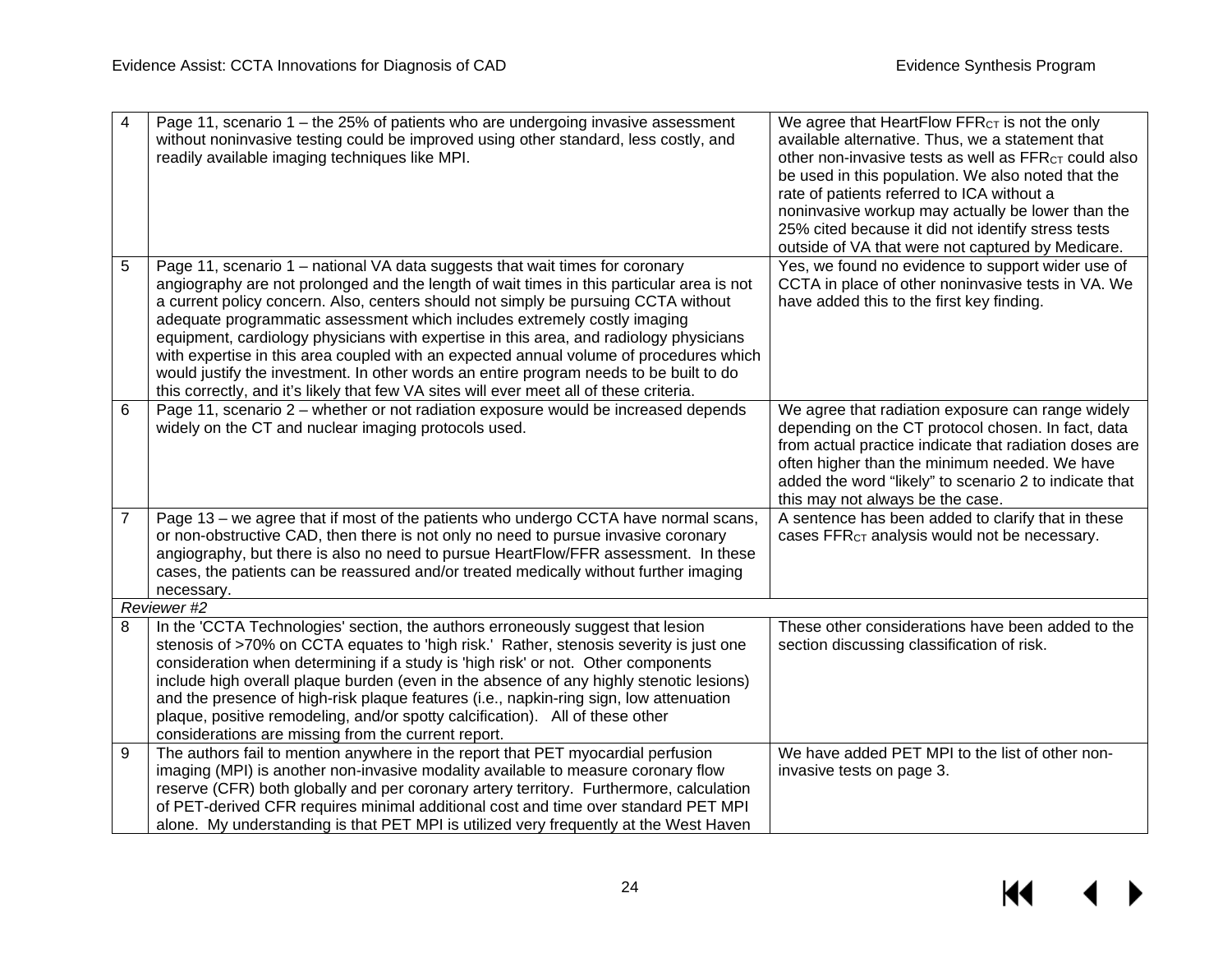|                  | VA and there may be other VAs that use this testing frequently. If so, the marginal<br>benefit associated with addition of HeartFlow-measured FFR-CT may be reduced.                                                                                                                                                                                                                                                                                                                                                                                                                                                                                                                                                                                                                                  |                                                                                                                                                                                                                                                                                                                                           |
|------------------|-------------------------------------------------------------------------------------------------------------------------------------------------------------------------------------------------------------------------------------------------------------------------------------------------------------------------------------------------------------------------------------------------------------------------------------------------------------------------------------------------------------------------------------------------------------------------------------------------------------------------------------------------------------------------------------------------------------------------------------------------------------------------------------------------------|-------------------------------------------------------------------------------------------------------------------------------------------------------------------------------------------------------------------------------------------------------------------------------------------------------------------------------------------|
| 10               | As the authors mention, HeartFlow, Inc. requires that CT scan images be transmitted to<br>their facility in Redwood City, CA for analysis and report generation. Historically, the<br>VA has heavily restricted any external digital transmission of Veterans' health data (i.e.,<br>to third-party data registries, to other electronic health records). It is unclear from the<br>authors' report what, if any, Veteran protected health information (PHI) would need to<br>accompany the image transmission, how reports would be received and incorporated<br>into CPRS, and exactly how Veteran PHI will be secured throughout the process. This<br>should've been included in the 'Considerations for the Anticipated Impact of HeartFlow<br>FFR-CT' and 'Key Findings' sections of the report. | We agree that these practical barriers are important<br>to consider, but they were outside the scope of this<br>report. We have added a sentence to the limitations<br>section stating this.                                                                                                                                              |
| 11               | The authors have presented important data suggesting that CCTA use is very low<br>across the VA and that <3% of VA facilities can be considered 'high-volume' CCTA<br>centers. As such, it is unclear that the VA currently has the infrastructure and expertise<br>to routinely conduct high-quality 'plain' CCTA. Nationwide VA data on the types of CT<br>scanners being used for CCTA (which the authors acknowledge influences test<br>sensitivity and specificity) and the proportion of unreadable CCTAs performed are<br>unknown but needed prior to any consideration of VA adoption of more 'advanced'<br>CCTA technologies like FFR-CT.                                                                                                                                                    | We agree that assessment of nationwide VA data<br>on CT scanner type and unreadable CCTAs rate<br>should be considered prior to any consideration of<br>VA adoption of more 'advanced' CCTA technologies<br>like FFR <sub>CT</sub> . We added that study of this technology<br>in the VA is needed prior to consideration of<br>adoption. |
| 12 <sup>12</sup> | Finally, I believe the authors need to be more definitive in their Key Findings. In my<br>opinion, they should state that the available evidence thus far is either insufficient or<br>inconclusive to recommend routine use/coverage of HeartFlow FFR-CT for any<br>indication at this time. However, if individual VA medical centers performing high-<br>volume CCTA would like to experiment with using HeartFlow (or other FFR-CT<br>technologies), that is reasonable as proof-of-concept.                                                                                                                                                                                                                                                                                                      | We agree that the evidence does not yet support<br>routine use/coverage of HeartFlow FFR <sub>CT</sub> . To better<br>emphasize this point we repositioned our related<br>finding statement to the first in our list of Key<br>Findings.                                                                                                  |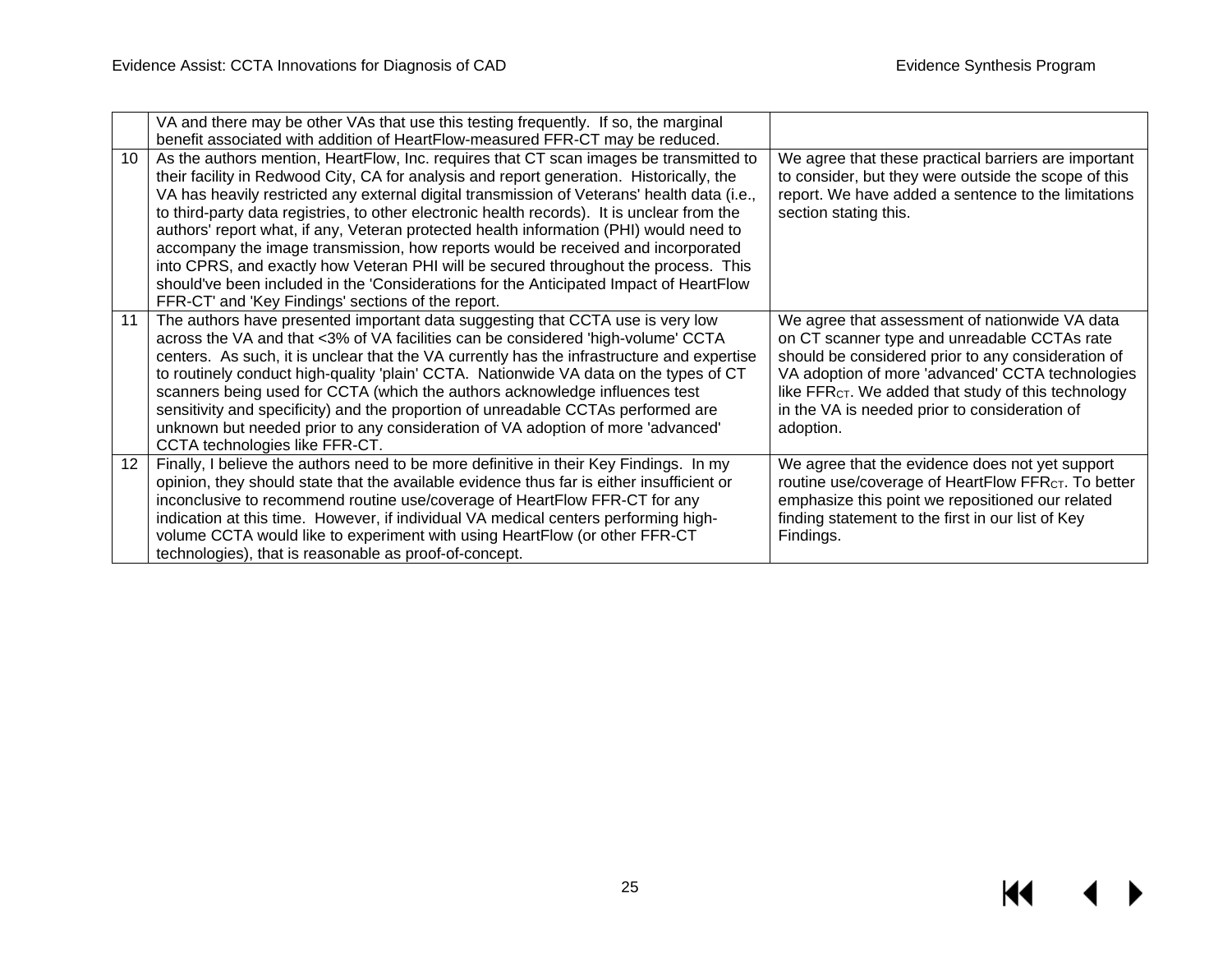### <span id="page-27-4"></span><span id="page-27-3"></span><span id="page-27-2"></span><span id="page-27-1"></span><span id="page-27-0"></span>**REFERENCES**

- <span id="page-27-5"></span>1. Driessen RS, Danad I, Stuijfzand WJ, et al. Comparison of coronary computed tomography angiography, fractional flow reserve, and perfusion imaging for ischemia diagnosis. *Journal of the American College of Cardiology.* 2019;73(2):161-173.
- <span id="page-27-6"></span>2. Pontone G, Baggiano A, Andreini D, et al. Stress computed tomography perfusion versus fractional flow reserve CT derived in suspected coronary artery disease: the PERFECTION Study. *JACC: Cardiovascular Imaging.* 2018:2749.
- 3. Sand NPR, Veien KT, Nielsen SS, et al. Prospective comparison of FFR derived from coronary CT angiography with SPECT perfusion imaging in stable coronary artery disease: the ReASSESS Study. *JACC: Cardiovascular Imaging.* 2018;11(11):1640-1650.
- <span id="page-27-7"></span>4. Rother J, Moshage M, Dey D, et al. Comparison of invasively measured FFR with FFR derived from coronary CT angiography for detection of lesion-specific ischemia: Results from a PC-based prototype algorithm. *Journal of Cardiovascular Computed Tomography.* 2018;12(2):101-107.
- <span id="page-27-8"></span>5. Wardziak L, Kruk M, Pleban W, et al. Coronary CTA enhanced with CTA based FFR analysis provides higher diagnostic value than invasive coronary angiography in patients with intermediate coronary stenosis. *Journal of Cardiovascular Computed Tomography.*  2019;13(1):62-67.
- <span id="page-27-9"></span>6. Hu X, Yang M, Han L, Du Y. Diagnostic performance of machine-learning-based computed fractional flow reserve (FFR) derived from coronary computed tomography angiography for the assessment of myocardial ischemia verified by invasive FFR. *International Journal of Cardiovascular Imaging.* 2018;34(12):1987-1996.
- <span id="page-27-10"></span>7. Nous FMA, Coenen A, Boersma E, et al. Comparison of the diagnostic performance of coronary computed tomography angiography-derived fractional flow reserve in patients with versus without diabetes mellitus (from the MACHINE Consortium). *American Journal of Cardiology.* 2019;123(4):537-543.
- <span id="page-27-11"></span>8. Fujimoto S, Kawasaki T, Kumamaru KK, et al. Diagnostic performance of on-site computed CT-fractional flow reserve based on fluid structure interactions: comparison with invasive fractional flow reserve and instantaneous wave-free ratio. *European Heart Journal Cardiovascular Imaging.* 2018;20(3):343-352.
- <span id="page-27-12"></span>9. Ihdayhid AR, Sakaguchi T, Linde JJ, et al. Performance of computed tomographyderived fractional flow reserve using reduced-order modelling and static computed tomography stress myocardial perfusion imaging for detection of haemodynamically significant coronary stenosis. *European Heart Journal Cardiovascular Imaging.*  2018;19(11):1234-1243.
- 10. Kishi S, Giannopoulos AA, Tang A, et al. Fractional flow reserve estimated at coronary CT angiography in intermediate lesions: comparison of diagnostic accuracy of different methods to determine coronary flow distribution. *Radiology.* 2018;287(1):76-84.
- 11. Coenen A, Kim YH, Kruk M, et al. Diagnostic accuracy of a machine-learning approach to coronary computed tomographic angiography–based fractional flow reserve result from the MACHINE Consortium. *Circulation: Cardiovascular Imaging.*  2018;11(6):e007217.
- 12. Colleran R, Douglas PS, Hadamitzky M, et al. An FFRCT diagnostic strategy versus usual care in patients with suspected coronary artery disease planned for invasive coronary angiography at German sites: One-year results of a subgroup analysis of the PLATFORM (Prospective Longitudinal Trial of FFRCT: Outcome and Resource Impacts) study. *Open Heart.* 2017;4(1).